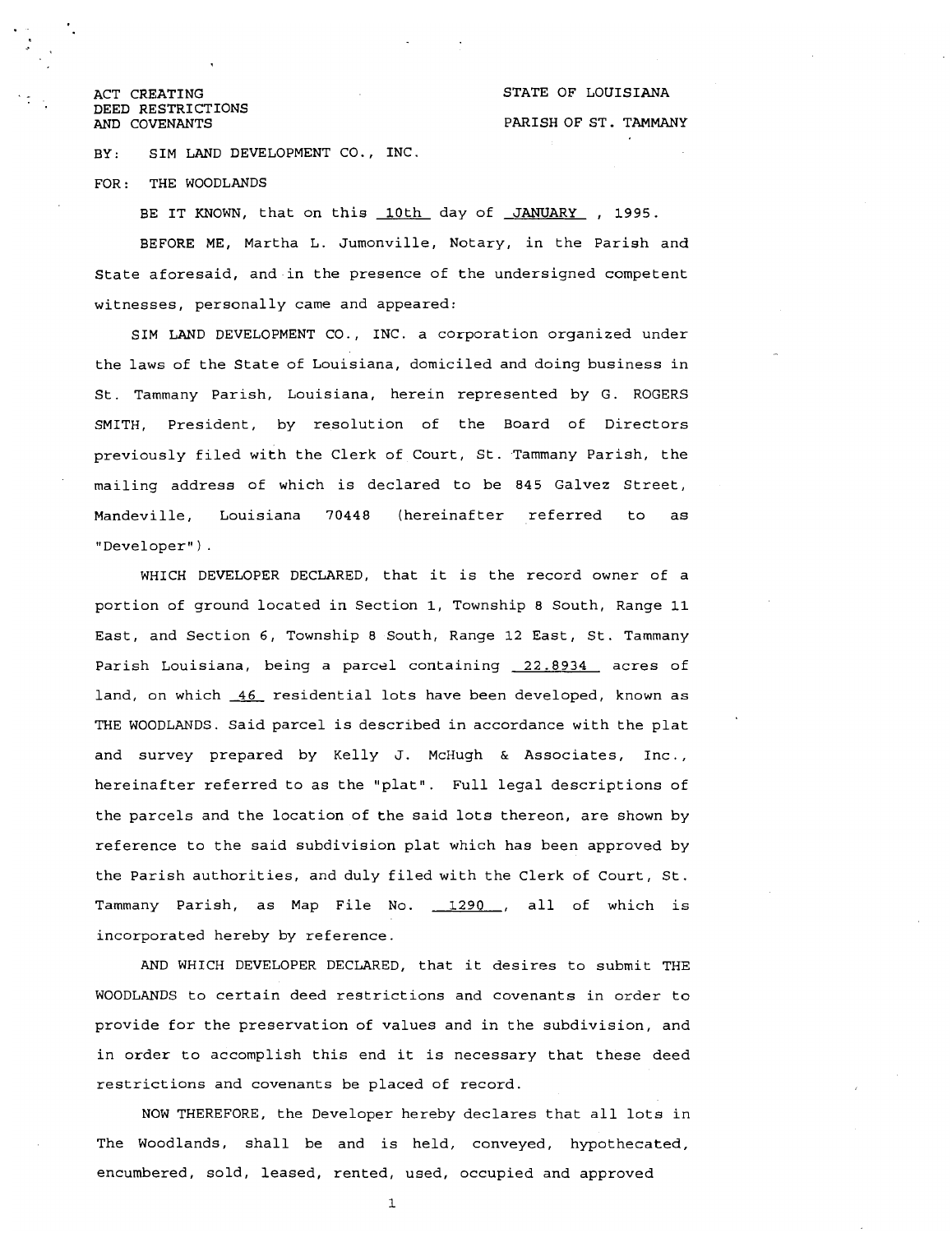subject to the covenants, privileges, restrictions and contractual obligations and rights as hereinafter set forth, all of which are declared to be in aid of a plan for the improvement of the Property. These Deed Restrictions and Covenants shall be deemed to run with the land and bind the land, and shall inure to the benefit of and be enforceable by the Developer, its successors and assigns, and any person acquiring or owning an interest in the Property and improvements or any portion thereof.

### COVENANTS, DEED RESTRICTIONS AND OBLIGATIONS

### FOR THE WOODLANDS

### I. DEFINITIONS

Architectural Committee - Shall mean and refer to The Woodlands Architectural Control Committee authorized and provided for hereinafter (TWACC) .

2. Developer - Shall mean Sim Land Development Co. Inc., its successors, assigns, or transferees.

3. Lot - Shall mean each of the subdivided parcels of real property designated for residential construction and private ownership in The Woodlands, as shown on the recorded plat, and any other lots in future phases of the subdivision if developer elects to add future phases to these restrictions, as adjacent land owned or hereafter purchased by developer is developed.

4. Rules and Regulations - Shall mean the Rules and Regulations as may be promulgated by the TWACC from time to time, governing the rules and standards for construction and the procedures for obtaining necessary prior approval for site preparations and construction.

5. Association - Shall mean and refer to The Woodlands Property Owners Association, a non-profit corporation owned entirely by all of the property owners of the subdivision herein described, and future phases as.developed.

6. Directors - Shall be the directors who administer and run the Association, as set out in the Articles of Incorporation therein.

### 11. USE OF PROPERTY

1. The subdivision was approved for single-family use by the property Parish authorities. The lots shall be subjected to no other use than those allowed under the zoning ordinance of the Parish of St. Tammany on the date of this instrument. Developer may, however, utilize a lot or lots as sales and/or administration offices until all lots are sold.

2. All improvements on the lots shall be constructed in accordance with the requirements provided herein below and shall thereafter be maintained by the owner in a clean, safe, attractive condition and in good repair.

### 111. PROHIBITED ACTIVITIES

**1.** No animals, birds, or fowl shall be kept or maintained on any part of the property except for dogs, cats, and pet birds, which may be kept thereon in reasonable numbers as pets for the

 $\overline{\mathbf{c}}$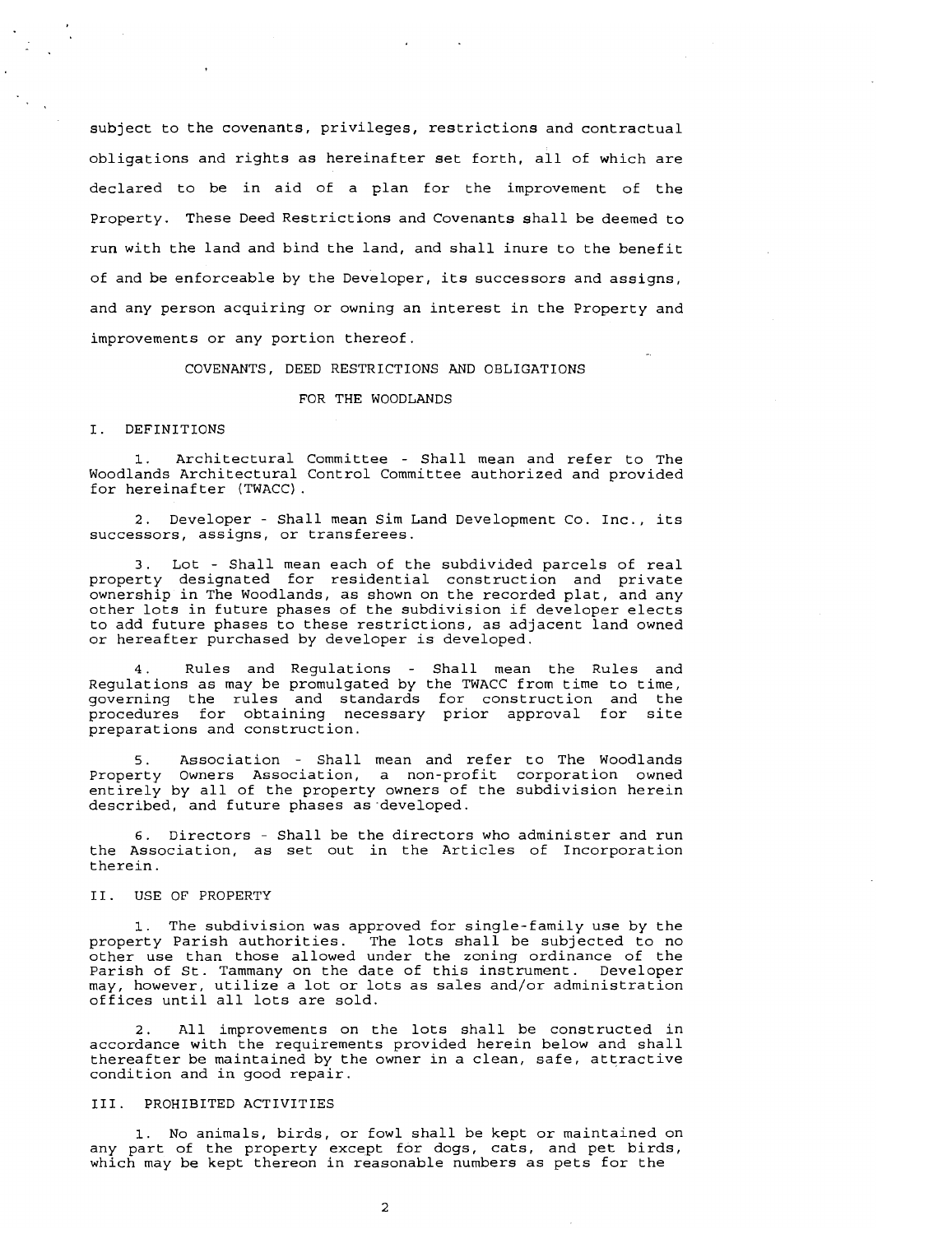pleasure and use of the occupants, but not for any commercial use or purpose.

2. Clothes lines or similar outdoor drying apparatus shall not be located on the subject property and are expressly prohibited.

3. No accumulation, storage or burning of any trash and no accumulation or storage of litter, lumber, scrap metal, building materials, new or used, shall be permitted in open areas of any lot, provided, however, that the storage of building materials and equipment shall be permitted during periods of new construction, remodeling and/or renovation of any improvement located upon any lot, for periods deemed reasonable by the TWACC.

4. No structure of a temporary character such as a trailer, camper, camp truck, house trailer, mobile home, or other prefabricated trailer, house trailer, or recreational vehicle or other vehicle having once been designed to be moved on wheels, no tents, shacks, barns or other outbuilding shall be used on any lot at any time as a residence either temporarily or permanently. Further, no such trailer, camper, camp truck, junk vehicle, recreational vehicle, motorcycle, boat and/or boat trailer shall be kept on any lot or in the street adjoining any lot in the subdivision. It is provided, however, that this restriction shall not apply to such vehicles, motorcycles, boats and/or trailers, or machinery or equipment enclosed and kept within a garage or behind a fenced or landscaped enclosure approved by TWACC but not in the front yard (the front yard being measured from the front of the house to the front property line, or the side yard of a corner lot (the side yard being measured from the side of the house to the side property line adjoining the street right of way).

Trees - Except for those trees that must of necessity be removed in order to clear any lot or portion of a lot for purpose of the construction of improvements thereon, no sound trees measuring in excess of six (6) inches in diameter and three (3) feet above the ground shall be removed without written approval of<br>the TWACC. Further, before cutting any tree, builder or owner Further, before cutting any tree, builder or owner should take every precaution to protect existing trees on the lot or adjacent lots. Such precautions may include (but are not limited to) topping trees and/or any procedures as may be determined by TWACC. Further, additional care should be taken to preserve any valuable plants which may exist in the Subdivision.

Garbage and rubbish receptacles shall be in complete conformity with sanitary regulations and shall not be visible from the street except immediately prior to and after scheduled garbage pick up times.

7. No outbuilding shall be used for permanent or temporary residence purposes.

8. No owner will do or permit to be done any act upon his property which may be, or is, or may become, a nuisance to the other owners or which is unsafe, hazardous or illegal.

No individual water supply system shall be permitted. Water shall be supplied by Southeast Louisiana Water & Sewer Company, Inc..

10. No trash or junk pile shall be allowed to be placed or to remain anywhere in the subdivision, including vacant lots.

11. No changes in the elevations or drainage of the land, other than changes to meeting government regulations, on the property without prior approval of the TWACC. shall in no manner adversely affect any neighboring property. shall be made Such changes

12. All antennas (excluding T.V. antennas) must be of the concealed type installed inside attic space or other enclosure, as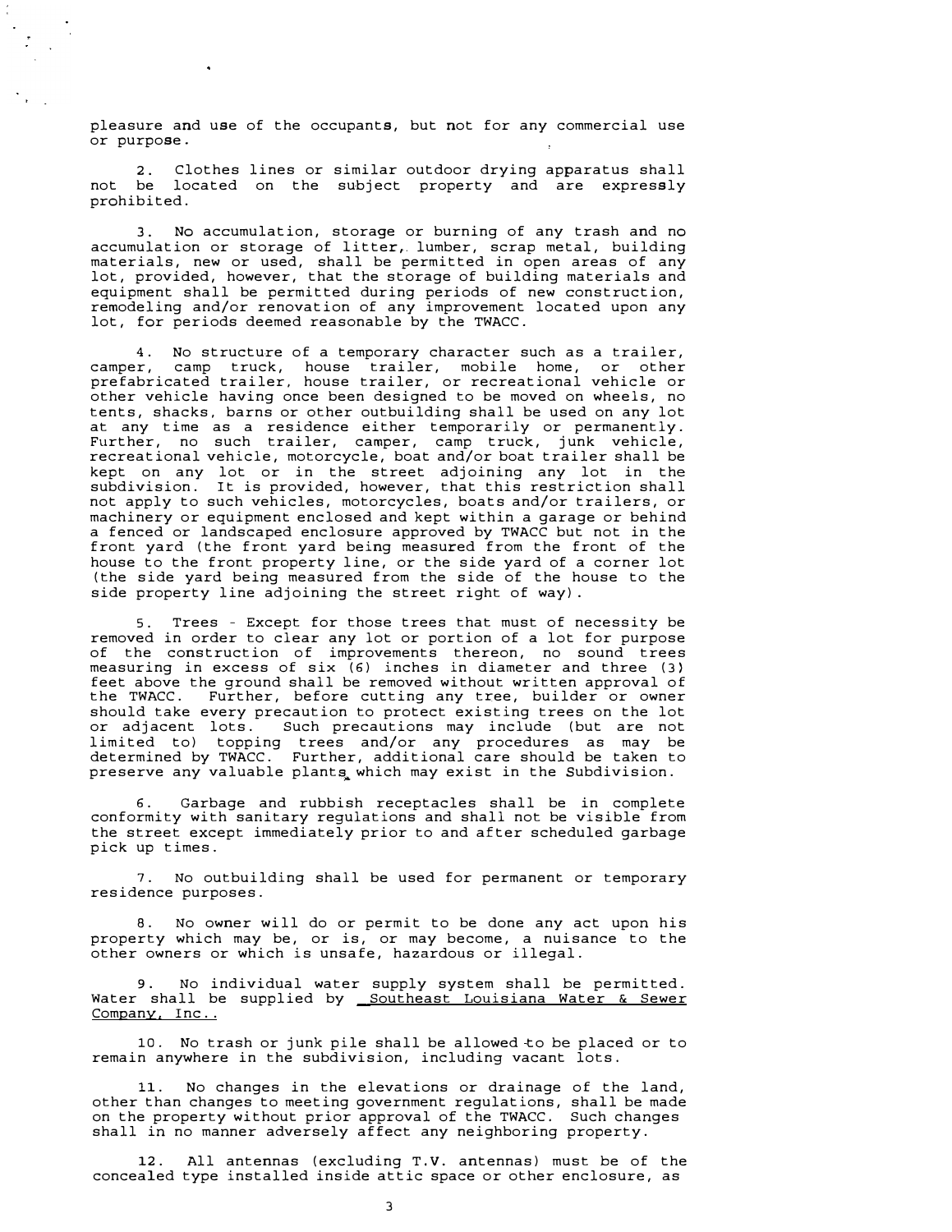approved by the Federal Communications Commission, or approved by the TWACC. Satellite dishes are allowed only if hidden from sight in a manner approved by the TWACC.

13. Outdoor speakers, radios, public address systems and the like, whether temporary or permanent, are expressly prohibited if same can be heard from adjacent lot areas. Noise emanating from inside a structure shall not be audible outside the structure. All other noise which offends, disturbs or constitutes a nuisance is expressly prohibited.

14. There shall be no individual sewerage treatment plants or septic tanks. Such services will be provided exclusively by Southeast Louisiana Water & Sewer Company, Inc.

15. No work or construction of any kind can be done on the Property except with the approval of the TWACC.

16. No owner shall install or cause to be installed any mailbox except as approved by the TWACC. The TWACC reserves the right to require standardized mailboxes for all lots, which will be supplied by TWACC for the cost thereof. No owner shall install or cause to be installed any exterior lamp posts or "street lighting" except as approved by TWACC. The TWACC reserves the right to require standardized lighting by electrical or gas lit lamp posts, which will be supplied by TWACC for the cost thereof.

### IV. EASEMENT OVER LOTS

ta l

The developer shall have the right to grant reasonable licenses, easements and rights of way for sewer, water, storm drain, telephone, electricity, gas, cable T.V. and other utility lines and for streets or rights of passage over portions of the lots prior to the sale of the lot to the owner occupant.

V. MEMBERSHIP IN THE WOODLANDS PROPERTY OWNERS ASSOCIATION

Any purchaser in this subdivision takes note and acknowledges by purchasing a lot herein that there shall be established a property owners association incorporated as a non-profit corporation, to be known as The Woodlands Property Owners Association (or some similar name), the membership of which is comprised of all owners of property located in The Woodlands. It is noted that developer owns and/or may purchase hereafter surrounding land and reserves the right to add such property, as developed, to these deed restrictions and covenants or similar residential restrictions and covenants. At that time the developer may also designate that the purchasers of lots therein will become members of this same association.

One membership, carrying with it the privilege of one vote, shall be assigned for each lot in the subdivision. The vote of each lot may be further divided among the owners of the lot. A person owning one or more lots shall be entitled to a vote for each lot owned. Owners of a fractional vote shall be able to cast their fractional vote or may assign their vote to one person who shall be authorized to vote the lot as a whole. In no event shall any singular lot have more than one vote. The right of each lot to cast one vote may not be varied or diluted thereafter, provided however, that voting rights shall be actuated only when 75% of all lots, including all future phases have been sold by developer.

Common property will eventually include, the streets herein, as designated on the plat, and any additional common property may be designated in later phase(s) of the subdivision. All common property will eventually be owned by and from this date forward shall be maintained by the Association but, at present is owned by Developer.

This association shall implement the provisions of these restrictions.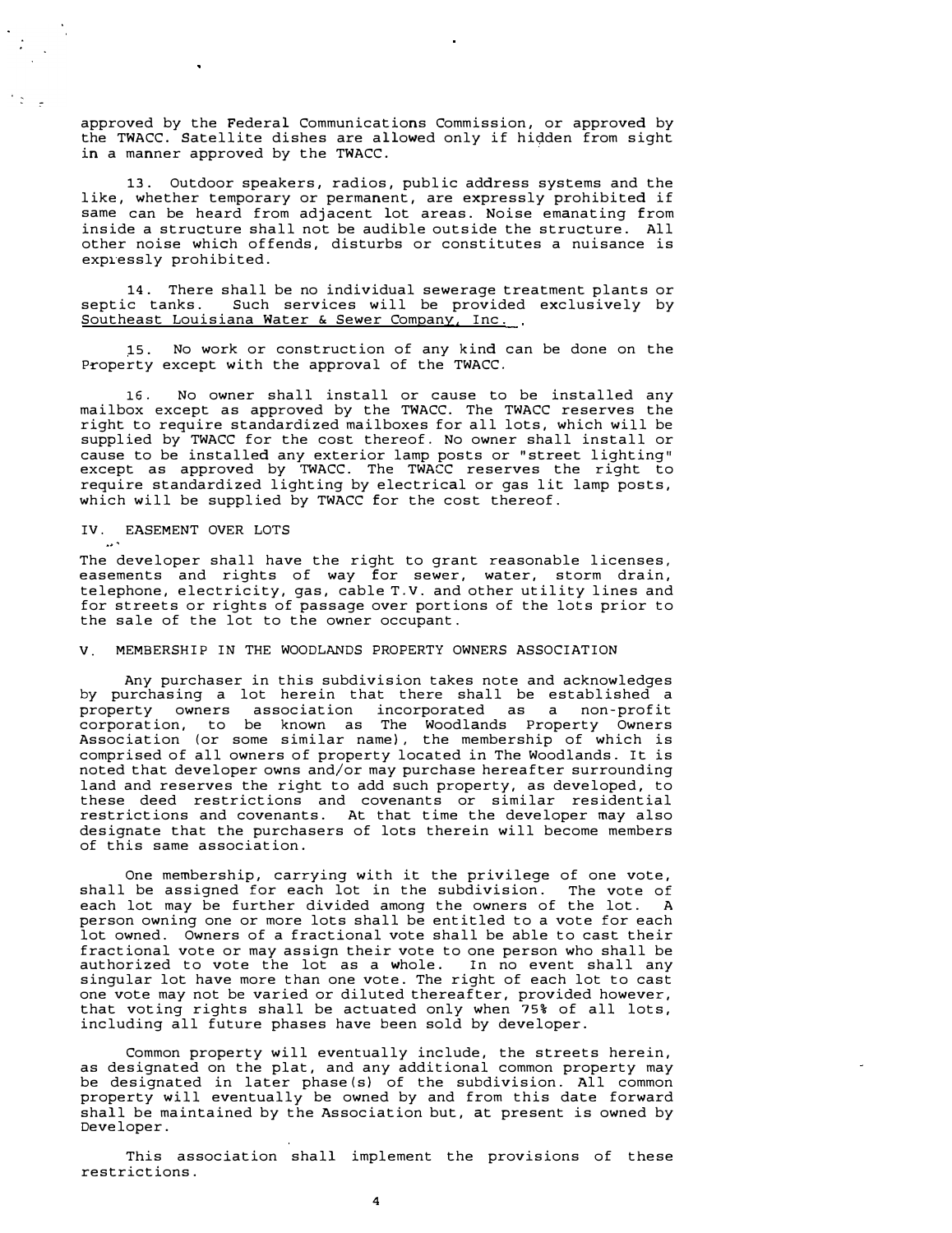### VI. ARCHITECTURAL CONTROL AND CONSTRUCTION

1. Architectural Control. No structure shall be erected on any lot or elsewhere on the Property by any person, firm or corporation without the prior approval of the Architectural Committee. For purposes of this section, the word "structure" shall be construed most broadly and shall include but not limited to buildings, swimming pools, fences, sheds, walls, porches, signs, towers, driveways, walks, television antennae, storage facilities and any other thing erected or placed on any part of the Property. For purposes of this section, any addition to a present structure shall be considered a structure and shall require architectural approval. If the Architectural Committee has not taken action on the application for the construction within 30 days after receipt of the required plans, then the construction of the subject structure shall be deemed approved. There may be a reasonable fee charged to submit plans for approval. In addition to the matter otherwise provided herein, architectural control shall include the approval of a structure's size, structural construction materials, exterior appearance and location on the lot. The architectural control committee has the authority to disapprove structures which it deems not to coincide with the aesthetics of the subdivision or which it deems to be too repetitive within the subdivision, in its<br>sole discretion. The architectural control committee shall be The architectural control committee shall be composed of at least 3 persons and no more than 5 persons, and shall be known as the TWACC. A majority of members must be present for meetings and all matters not approved by a majority vote are denied.

2. Commencement and period of construction. Construction must commence as soon as practicable after, but in no event more than six (6) months after obtaining the approval of the TWACC, unless the committee grants an extension. Construction must be substantially completed within twelve (12) months from the substantially completed within twelve (12) months from commencement of work. All n�cessary building and related permits must be obtained prior to commencement of construction, and all construction must be performed in accordance with any regulations promulgated by the TWACC from time to time, and applicable building codes, and in accordance with the plans and specifications submitted to and approved by the TWACC. Any change in plans and specifications during construction from those approved by the TWACC shall be resubmitted for specific approval.

3. Disclaimer. Review of plans and specifications by the TWACC is for the purpose of assuring the desired aesthetics for the subdivision and the steady quality of construction on the property affected by these restrictions and is not intended nor shall it be construed to be for the benefit of any other party(ies). No party who submits plans and specifications shall have any right or cause of action against the TWACC for alleged negligent or intentional failure to advise of any deficiencies or defects therein, it being understood that same is not being monitored.

4. Sign Control. No sign shall be placed on a lot or on the exterior of any building constructed on a lot without prior approval of the TWACC, except a sign offering a lot or lots for sale. Such for sale signs may not exceed four (4) square feet. However, a larger sign may be erected by the developer at a location approved by the TWACC. This section does not affect signs announcing the name of the subdivision, which shall be of such size and at such location as the TWACC determines appropriate.

Despite any provisions to the contrary in any property association rules and guidelines which might be hereafter made, so long as the developer continues to own one lot, the developer has the right to appoint three members to the architectural control committee. This provision may not be amended so long as the developer continues to own one lot herein, or new phases.

5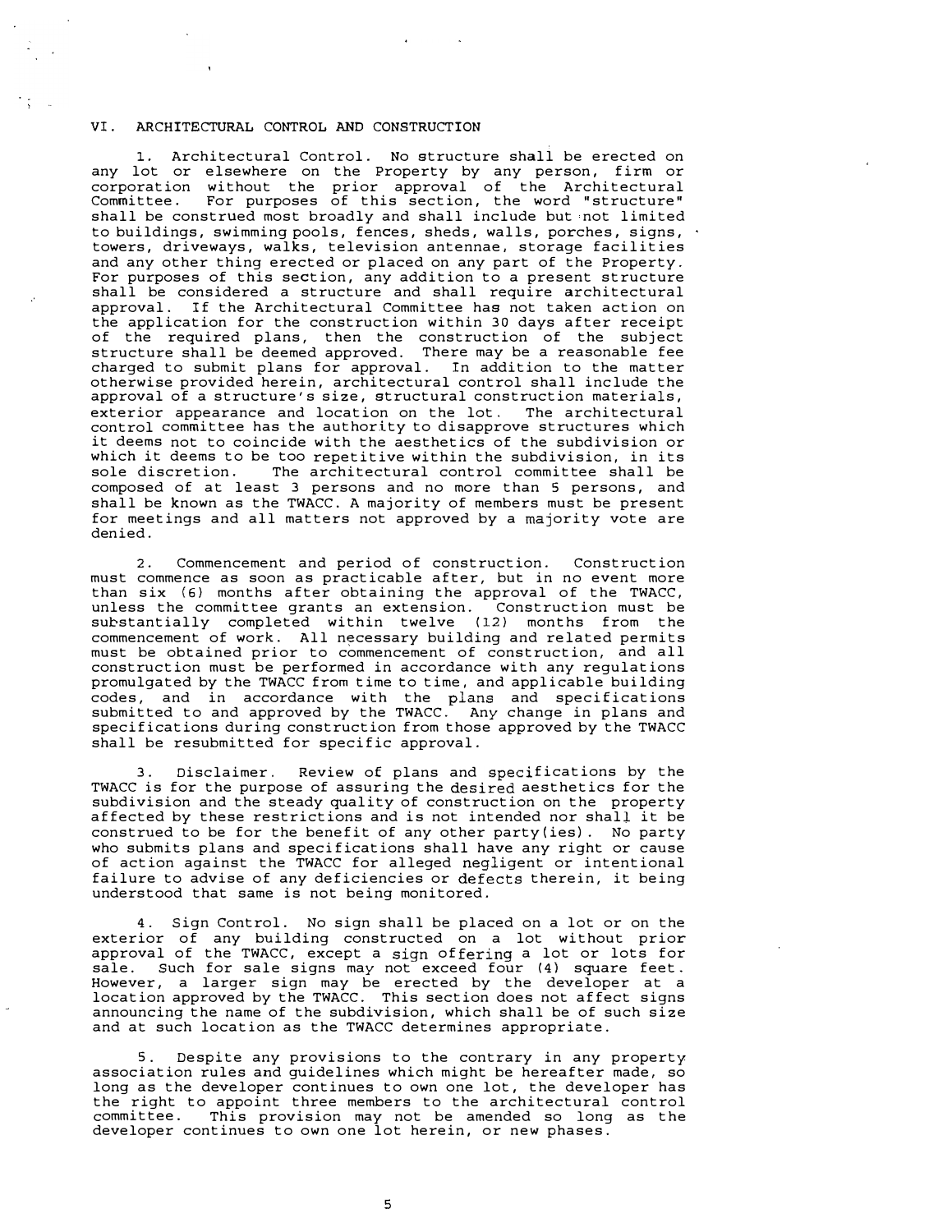. 6. Authority to Grant Variances. The TWACC shall have the exclusive power and authority to grant variances from the strict application of any of these covenants provided that such variances shall not subvert the purpose and principal thereof. The grant of a variance should be based upon the TWACC's opinion that the variance will improve the quality and/or appearance of the project or will alleviate practical difficulties or undue hardship. Such variances as may be presented to the TWACC shall be considered on an individual, case by case basis, and shall not be deemed to set any precedent for future decisions by TWACC. Nor shall the grant of a variance in any manner alter the force or effect of the restrictions with regard to other lots. Variances required by law to be granted by the Parish's Board of Adjustments or similar board must be sought directly.

### VII. MEMBERS' RIGHT OF ENJOYMENT

Subject to the provisions of these restrictions, and any regulations established by the TWACC or the Association, every member shall have a right to use and enjoy the property or lot acquired and owned by the said member as the legal owner thereof, subject to the provisions of and restrictions contained in these restrictions and covenants:

(a) The right of the Association, in accordance with its rules and by-laws, to take such legal action as might be prudent and necessary to enforce the restrictions herein, including legal action, through an attorney employed by the association if deemed appropriate, and the right to maintain and mortgage any common property which might hereafter be acquired to maintain or improve same .

(b) The right of the Association, to take such steps as are reasonably necessary to protect the property values in the said subdivision, and to prevent unsightly accumulations, and the like from remaining on the property of any member, in violation of these restrictions, and

(c) The right of the Association to suspend the voting rights of any member, for any period during which any assessment made by the association remains unpaid and for any period not to exceed thirty (30) days for an infraction of any of the published rules and regulations of the Association or these restrictions.

### VIII. ANNUAL ASSESSMENTS AND CARRYING CHARGES

1. Each person, group of persons, corporation, partnership, trust or other legal entity, or any combination thereof, who become a record owner of a lot, whether or not it shall be so expressed in the act of sale, contract to sell or other conveyance, shall be deemed to covenant and agree to pay the Association, in advance, an annual sum also sometimes referred to as "dues" "assessments" or "carrying charges", equal to the member's proportionate share of the sum required by the Association, as estimated by the Board of Directors, to meet its annual expense, including but in no way limited to the following:

(a) The cost of all insurance, operating, maintenance and repair expenses, expenses for services rendered and reserved as authorized and approved by the Association, for common areas.

(b) The cost of necessary management and administration,

(c) The cost of any security guard services, or other services rendered at the request of the Association.

The Association by vote shall determine the amount of assessment annually, but may do so at more frequent intervals should circumstances require. These annual assessment may be levied and collected on a quarterly, semi-annual or annual basis, and pre-payment may be made without penalty. Notices of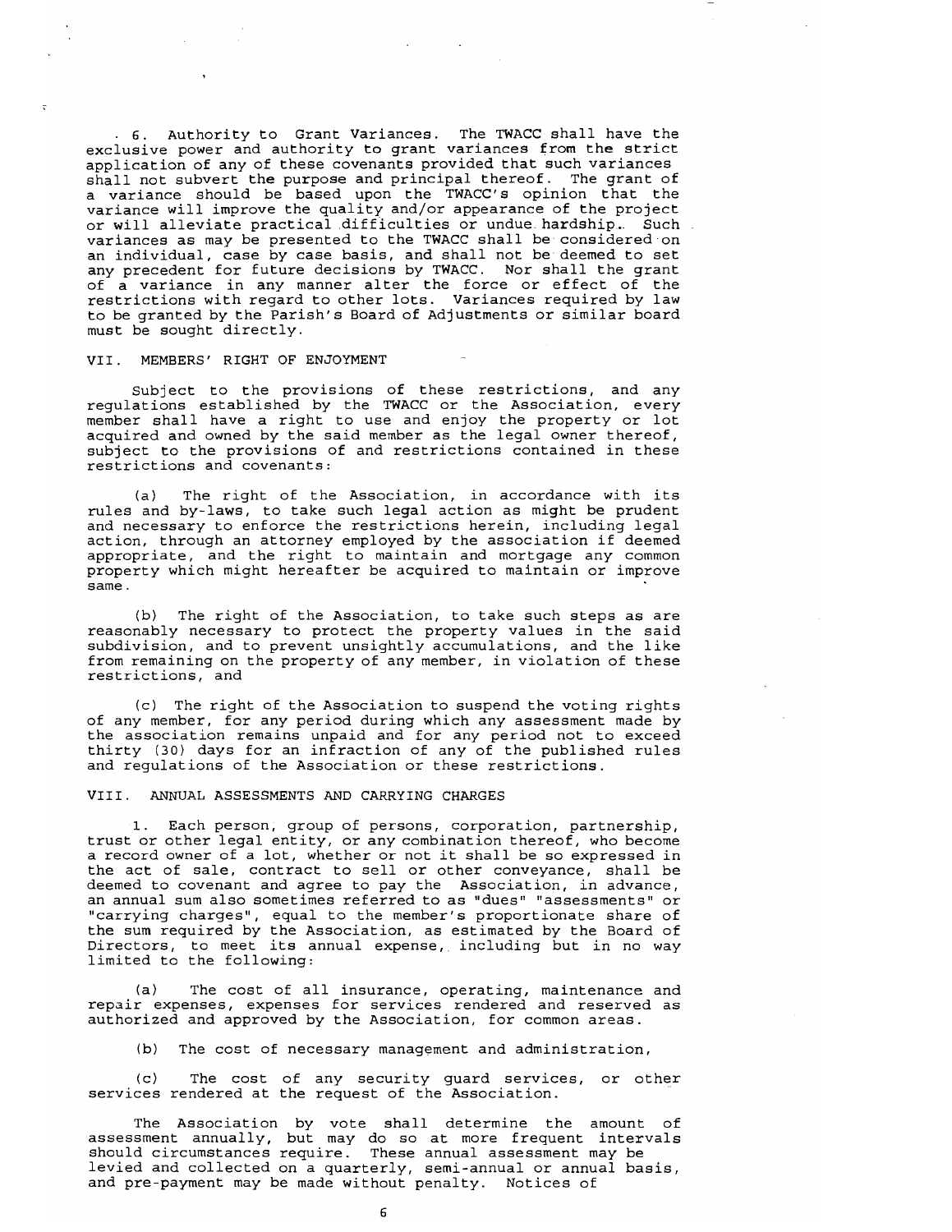assessments adopted shall be mailed to all property owners, but the failure to do so shall not nullify the assessment, same still being due and owing, but shall mean that member not notified shall not be subject to any penalty for failure' to pay any assessment he has not been notified of. Each lot owner shall pay the proportionate share of the annual assessment. Until the Association is activated, Developer is authorized to approve reasonable annual assessment and bill for and collect same.

In addition to the annual assessments, the Association shall have the right to levy special assessments deemed necessary and appropriate, approved by fifty one (51%) percent of the members of the Association, at a meeting called for this purpose by written notice sent at least ten (10) days and not more than thirty (30) days in advance of such meeting, setting forth the purpose of the meeting.

Should any property owner fail to properly maintain its property, ground and/or facilities, or in any manner allow its property to become detrimental to the aesthetic scheme of the subdivision, or violate these restrictions in any manner, then the Association, its agent, employees, and/or contractors shall have the right to enter upon the property in order to take such<br>corrective actions as will alleviate the situation. In this  $\overrightarrow{corrective}$  actions as will alleviate the situation. inetance :

- i) Such an entry by the Association, its agent, employees, and/or contractors upon the property shall not be deemed to be a trespass.
- $i i$ Prior to entry upon the property, the Association shall give written notice to the property owner by certified mail, that failure of the owner to remedy the deficiencies complained of within five (5) days<br>of receipt of demand may result in the receipt of demand may result in Association's entry upon the property to remedy the situations complained of.
- iii ) The Association shall assess the property owner for the full costs of such work performed for the owner's benefit. The Association shall have the right to continue taking such corrective actions from time to time until the property owner pays the assessment levied and arranges to accomplish the task of rectifying the situation.
- $iv)$ Should the property owner fail to assume his responsibility with regard to grounds and/or facility maintenance within thirty (30) days of receipt of the certified demand letter then the Association shall have the authority to issue a penalty in the amount of \$100.00 monthly in addition to the actual costs to maintain the grounds and/or building in good condition and in compliance with these restrictions.

2. Non-payment of Assessments. Any assessment levied pursuant to this act or to any authorized by the Association or any instaliment thereof, which is not paid within fifteen (15) days after it is due shall be delinquent and shall bear interest at the rate of twelve (12%) percent per annum, and may also subject the member to pay such other penalty or late charge as the Association may fix, not to exceed 25% of the amount due, with a fifty one (51%) percent vote based on all members.

The Association may post a list of members who are delinquent in the payment of any assessment or other fees which may be due the Association in a prominent location within the subdivision.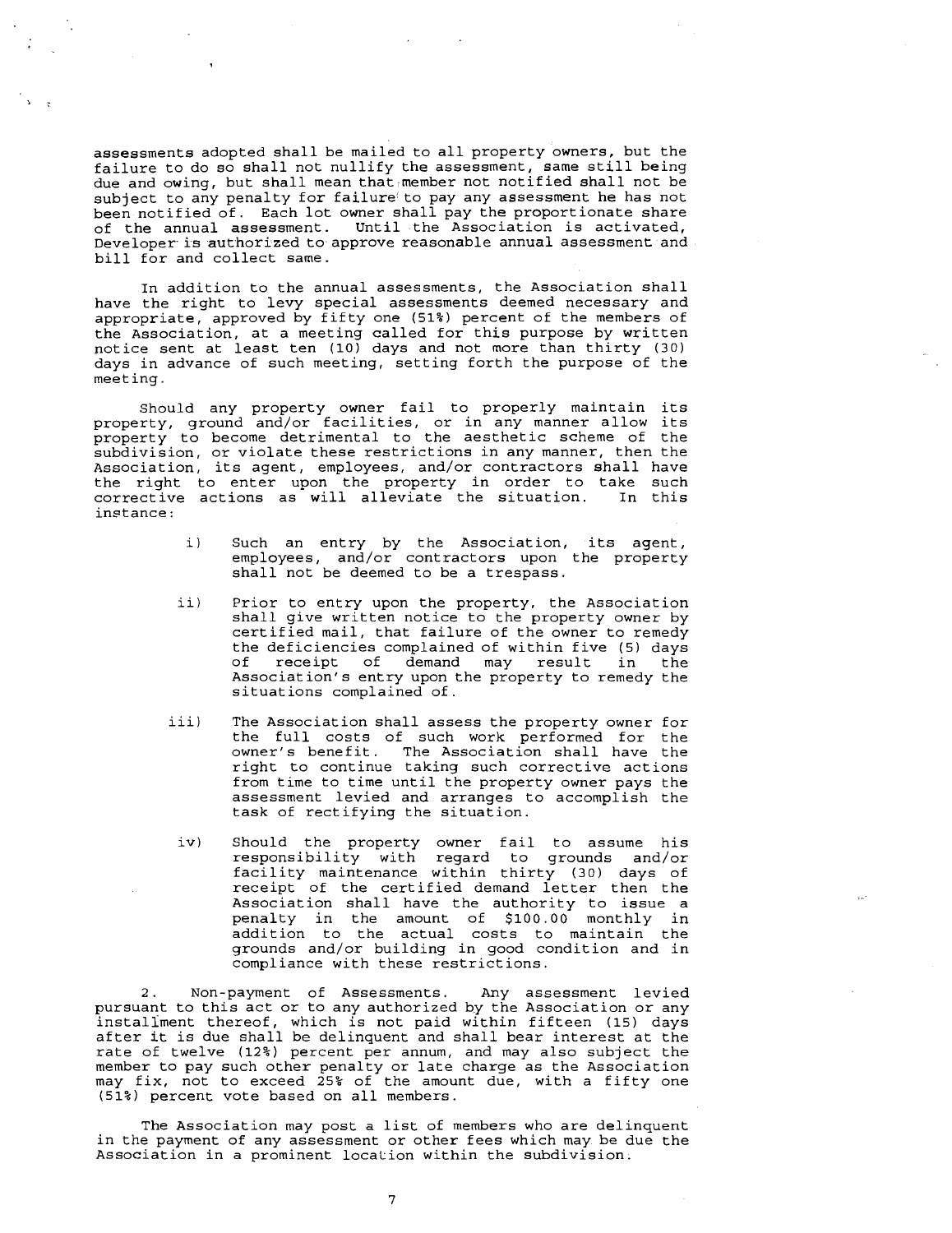3. Enforcement of Assessments and Restrictions. Any assessment authorized hereunder shall be a debt obligation of the lot and the owner (s) of the lot against which it is levied. In the event of non-payment of an assessment within fifteen (15) days as provided above, a lien affidavit setting forth the amount due shall be filed against the lot and the owner thereof, as is authorized by and provided for in the La. R.S. 9:1145, et seq. The Association is further authorized to file suit in its own name in any court of competent jurisdiction to perfect said lien and collect said assessment, late charges and other penalties, as well as to enforce any other provision of these restrictions. The party cast in judgment shall pay all reasonable legal fees and court costs.

4. Assessment Certificates. The Association shall upon demand at any time furnish to any member liable for any assessment levied pursuant to this Act, or to any other party at legitimate interest such a mortgage lender holding or intending to acquire a security interest in the property, a certificate in writing signed by an officer of the Association, setting forth the status of the assessment(s), i.e. whether paid of unpaid. Such certificate shall be presumptive evidence of the payment of any assessment therein stated to have been paid. A reasonable fee may be levied in advance by the Association for each certificate so delivered, to be paid by the requesting party.

5. Acceleration of Installments. Upon default in the payment of any one or more period installments of any assessment levied pursuant to this act, or any other installment thereof, the entire balance of said assessment may be accelerated at the option of the Association and declared to be due and payable in full.

6. Additional Default. Any recorded first mortgage secured by a lot in the subdivision may provide that any default by the mortgagor in the payment of any assessment levied pursuant to this act, or any installment thereof, shall likewise be a default in such mortgage (or the indebtedness secured thereby) ; but failure to include such a provision shall not affect the validity of such mortgage or the indebtedness secured thereby.

### IX. NECESSARY VOTE OF ASSOCIATION MEMBERS

Any action of the Association is required to be voted on shall be deemed approved and authorized by a vote of 51% of the members.

### X. NOTICE OF MEETINGS

Notice of meeting of the Association shall be in writing and directed to all property owners of record as of the date of the notice, which notice shall be sent at least ten (10) days prior to the date of the meeting setting forth the date, time and place thereof, and the matters to be considered. A vote of fifty one (51%) percent of all owners, whether in attendance or not, is required to approve actions, and shall bind all members present or not.

### XI. SPECIAL PROVISIONS

1. Approval of Plans. The owner/builder shall submit two (2) sets of plans to the TWACC at the office of Kelly McHugh, 845 Galvez Street, Mandeville, La. 70448. One set of plans will be signed as either approved or rejected within a reasonable time period. The signed set will be returned, the other retained for the committee's records. There may be a reasonable fee charged for the review and approval process.

2. Approval of Site Plan. The owner/builder shall submit a site plan showing the building size, slab elevation, setback lines, driveway location, any other paving, fences and culverts to scale, to the office of SIM Land Development Co., Inc.

8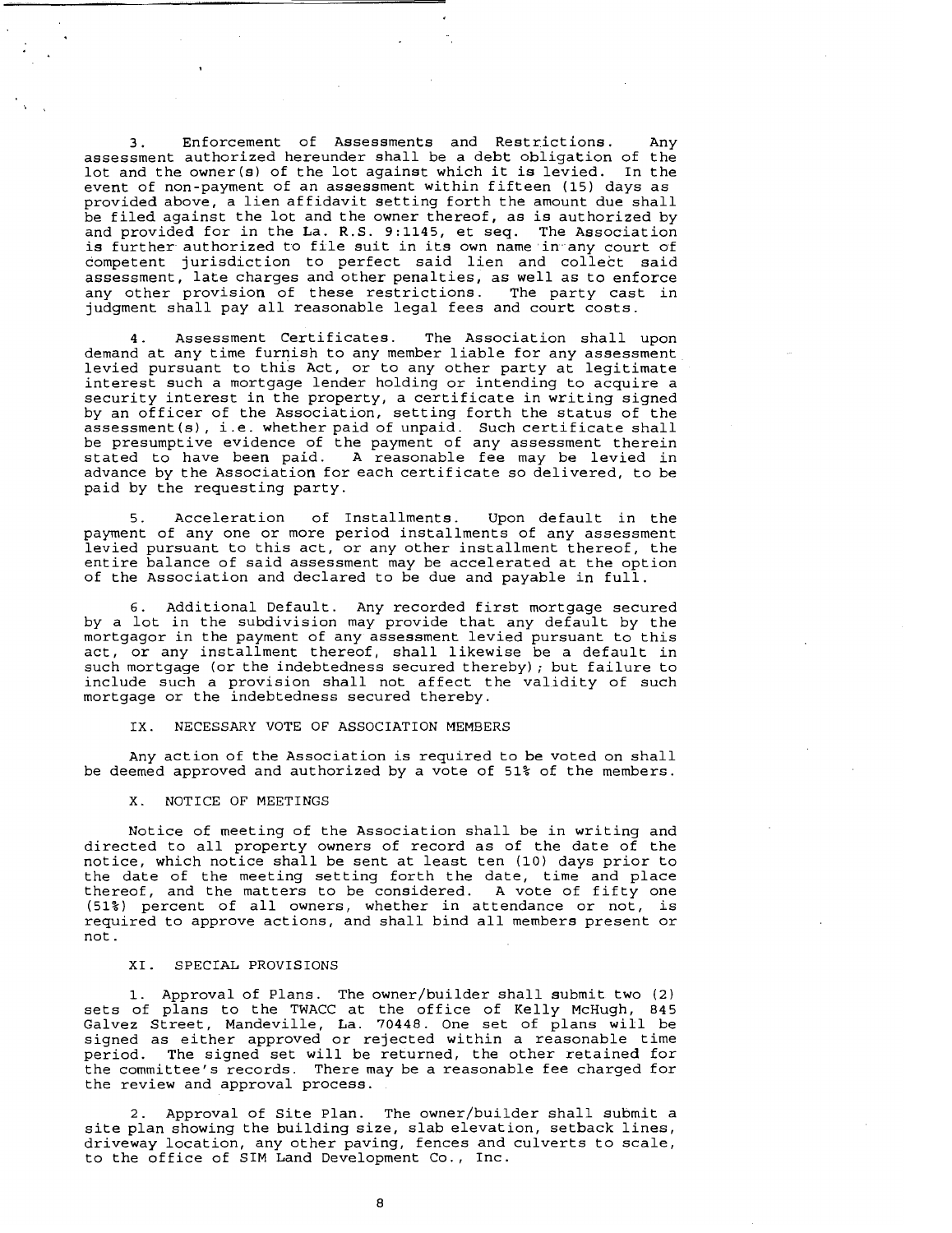3. Dwelling Size. No dwelling shall be constructed on any lot having less than two thousand (2,000) square feet of living area (heated and cooled), this being exclusive of open porches and garages. For a structure of more than one (1) story, there will not be less than one thousand two hundred (1,200) square feet of living area on the ground floor. Each residence will have in addition, at least a two car ga1age.

**4.** Building Location - Culverts - Elevations

(A) The front, rear and side yard requirements which shall apply to all lots in the subdivision, are those described under "Restrictive Covenants• in the top right hand corner of the plat, or as shown on the plat itself. Any and all greenbelts, servitudes, and the like as shown on the plat, are adopted and incorporated and construction of any nature which interferes with the servitude or greenbelt is prohibited. These yard requirements apply to both the primary living structure and accessory buildings. The architectural style, proportions and materials of the accessory building should match or be compatible with that of the primary structure, and plans and locations therefor must be submitted just as for the primary structure. TWACC may grant set back variances for accessory buildings or structures in its discretion.

(1) All driveways and aprons and off street parking areas must be finished with a top layer of concrete. Gravel may only be used as the surface layer during the construction of a home, but not permitted after the home is completed. All driveways must have a culvert approved in size by the TWACC. Each driveway must have two (2) expansion joints, one on either side of the culvert. Developer reserves the right to designate an engineer to assure proper culvert size and elevation and for a subcontractor to install the culvert to proper elevation at property owner's expense. However if the builder or owner does not properly install the culvert, he will be notified by the TWACC and failure to correct same within fifteen (15) days of notice will result in TWACC correcting same and the assessment of this cost to the lot owner or builder.

(2) The placement of driveways on lots must be approved by the TWACC to assure that there are not entrances or exits of driveways which interfere with traffic flow at intersections and to assure that aesthetics of the overall subdivision are preserved.

(3) Any owner who owns two or more adjacent lots, may construct a building across the common side line of the lots, subject to compliance with all other setback requirements. There can never be more than one dwelling on any one lot.

**(4)** Construction of any nature except fences which do not interfere with the use of the servitude, is prohibited in any utility or drainage easements. Driveways, naturally are a further exception, and may cross servitudes, to join the street.

(5) The minimum elevation for the lowest floor of all residences shall be determined from the latest FEMA Flood Insurance Rate Maps, as obtained from the Parish Engineering Department or a licensed surveyor.

(6) The TWACC will require that all piers on raised houses be faced with a material which is compatible with the building materials of the residence, and that lattice or other material be used to close/skirt in the open area between the piers.

5. Fences. All fences must be approved prior to construction by the TWACC for both placement and materials. No fence shall extend beyond the back corner of the house, it being the intention that only rear yards be fenced. Fences should not exceed six (6') feet in height. No barbed wire or other dangerous material can be used. No chain link is allowed on any residential lot. No fence,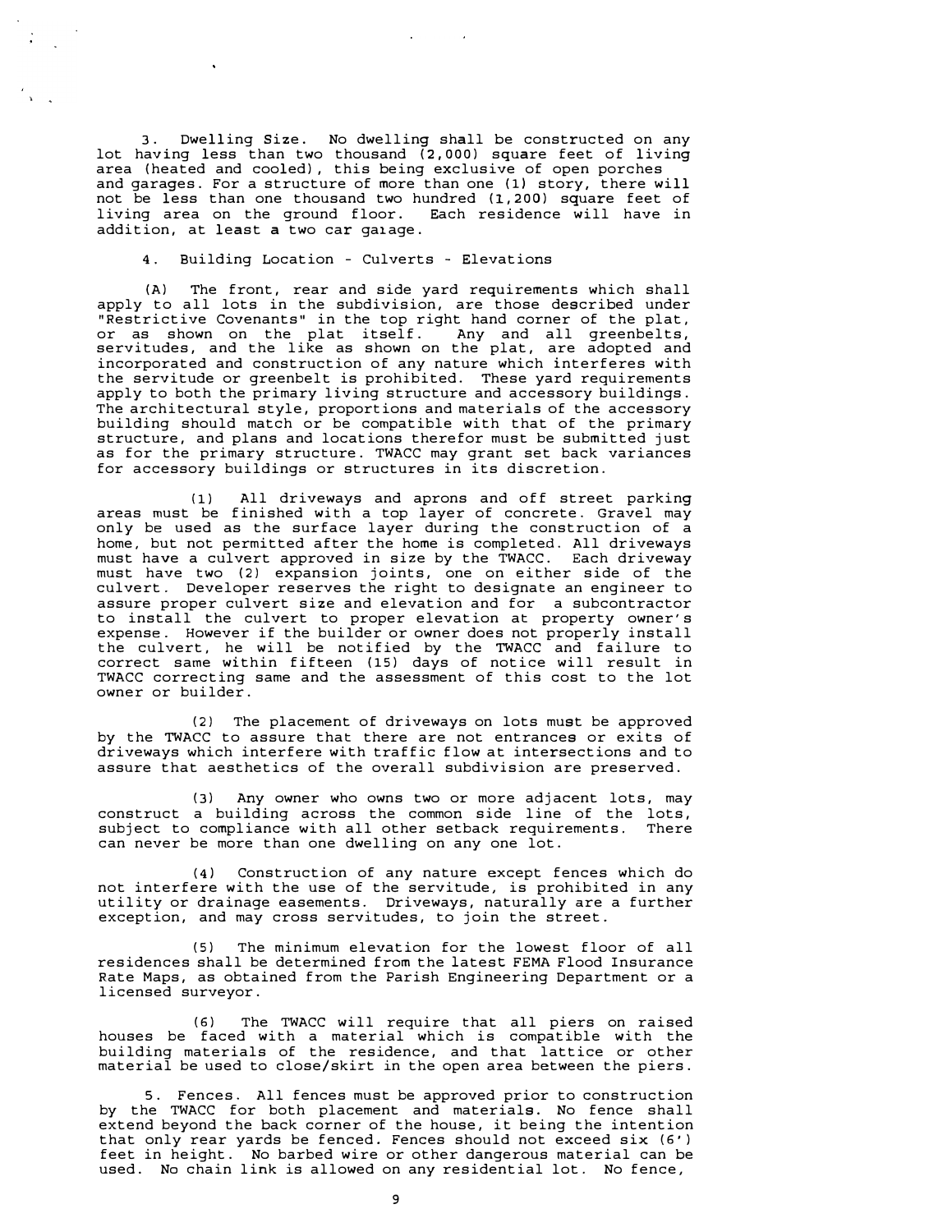wall, hedge or shrub which obstructs sight lines at elevations between two (2') feet and six (6') feet above the roadway shall be placed or permitted to remain on any corner lot within the triangle area formed by the street property lines and the lines connecting them at points twenty five (25') feet from the intersection of the street lines extended. The same sightline limitations apply on any lot within twenty (20') feet from the intersection of a street property line with the edge of a driveway pavement. No tree or shrub shall be permitted to remain within such distances of such... intersections unless the foliage line is maintained at sufficient height to prevent obstructions of such sight lines.

### XII. GENERAL PROVISIONS.

1. Term. Each provision of this act shall continue and remain in full force and effect for a period of twenty-five (25) years and thereafter shall be automatically extended for successive periods of ten (10) years each unless within one (1) year prior to the expiration of any expiration period, this act is terminated by recorded instrument signed by the owners of not less than fifty one (51%) percent of the lots of record as of the date of the instrument of termination.

Amendments. Any provisions contained in this act may be amended by the recordation of a written instruments specifying the amendment or the repeal, executed by the owners of seventy five (75%) percent of the lots of record as of the date of the instrument(s). The foregoing notwithstanding, during such time as the Developer is the owner of at least one lot in this phase or any later phase which the Developer adds to the provisions of these restrictions, Developer has the authority acting alone to amend the restrictions to the extent deemed necessary and advisable for its legitimate business purpose.

3. Effect of Provisions of Act. By filing these restrictions before the sale of any lot in this subdivision, each provision of this act shall be deemed incorporated into each deed or other instrument by which any right, title or interest in any of the property is granted, devised or conveyed, whether or not set forth or referred to in such deed or other instrument.

Severability. Invalidity or uneforceability of any<br>in this act shall not affect the validity or provision in this act shall not affect the validity enforceability of any other provision of any valid and enforceable part of this act.

Captions. Captions and headings herein are for convenience only and are not to be considered substantively.

6. No Waiver. Failure to enforce any provisions of this act shall not operate as a waiver of any such provision or any other provision of this act.

IN WITNESS WHEREOF, Declarant has executed this instrument as the date set forth in the presence of the undersigned competent witnesses, after reading the whole and for the purpose stated herein.

Sandra Markay

WITNESSES: SIM LAND DEVELOPMENT CO., INC.

SMITH PRESIDENT MARTHA L. NOTARY JUMONVILLE,

10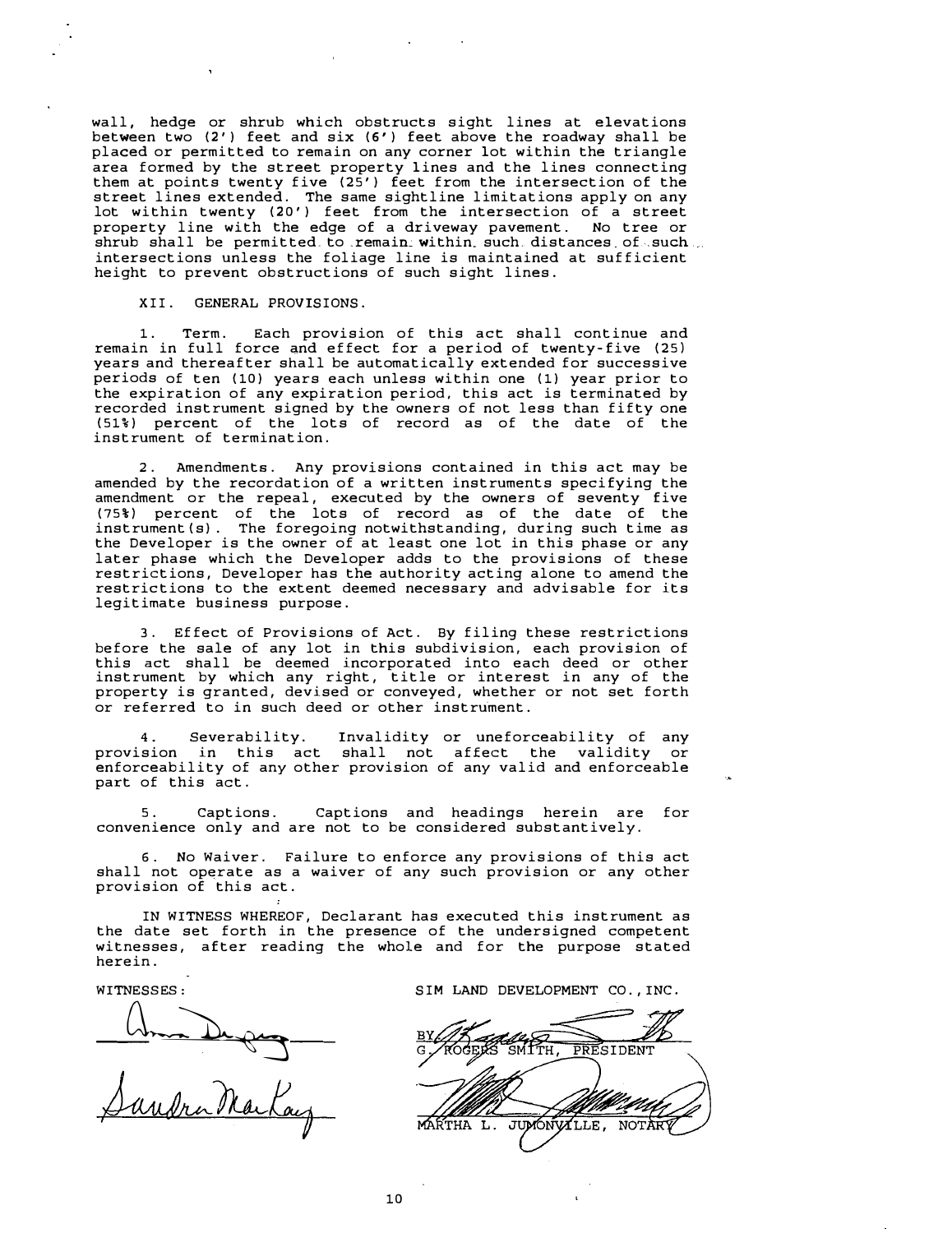ę.

**BIR8T AMENDMENT TO ACT DEED RESTRICTIONS AND COVENANTS FOR THE WOODLANDS TO ADD PHASE 2 TO** TBZ **BFFECTS THEREOF AND TO OTXERWISE AMEND** THE **RESTRICTIONS**  **STATE OF' LOUISIANA PARISH OF ST. TAMMANY** 

BY: SIM LAND DEVELOPMENT CO., INC.

BE IT KNOWN, that on this 2lst day of July, 1995.

BEFORE ME, Martha L. Jurnonville, Notary, in the Parish and State aforesaid, and in the presence of the undersigned competent witnesees, personally came and appeared:

SIM LAND DEVELOPMENT CO., INC. a corporation organized under the laws of the State of Louisiana, domiciled and doing business in St. Tammany Parish, Louisiana, herein represented by the undersigned officer, authorized by resolution of the Board of Directors previously filed with the Clerk of Court, St. Tammany Parish, the mailing address of which is declared to be 845 Galvez Street, Mandeville, Louisiana 70448 (hereinafter referred to as "Developer ) .

WHICH DEVELOPER DECLARED, that it is the record owner of a portion of ground located in Section **1,** Township **8** South, Range **1** 1 East, and Section 6, Township **8** South, Range 12 East, St. Tammany Parish, Louisiana, being a parcel containing 8.210 acres of land, on which 19 residential lots have been developed, known as THE **WOODUNDS,** PHASE 2. Said parcel is described in accordance with the subdivision plat and eurvey prepared by Kelly J. **McHugh** *t*  Associates, Inc. , hereinafter referred to as the "plat". **A** full legal description of the parcel and the location of the said lots thereon, are shown by reference to the said subdivision plat which has been approved by the Parish authorities, and duly filed with the Clerk of Court, St. Tammany Parish, as Map File No. 1337 all of which is incorporated herein by reference.

AND THE DEVELOPER DECLARED, that it previously reserved the right to add additional property to the effects **of** the restrictions, and that it desires to submit THE WOODLANDS, PHASE 2, to the same deed restrictions and covenants now df record for the original phase of the subdivision, recorded with the Clerk of

> DT . **BEG** # , **684,493**  Inst # **7584% FILED ST, TANNANY PAE fi7/24/1~&1:57 :WBPM** TJF **COB-X, MOB,** ' **MI---**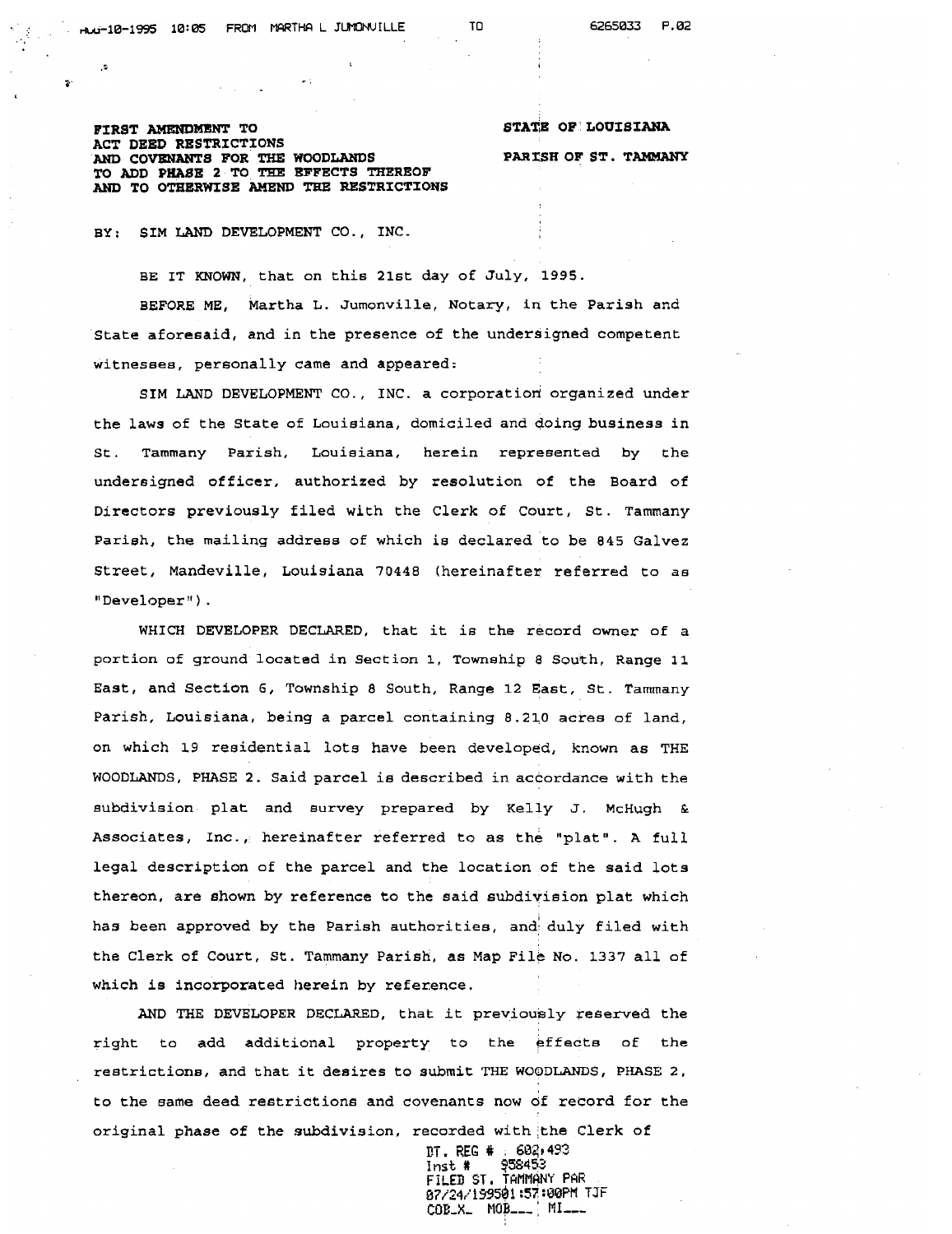A

Court, St. Tammany Parish, ae Instrument NO. **1934971.** in order to provide for the preservation of values in the subdivision.

NOW THEREFORE, the Developer hereby declares that all lots in The Woodlands, Phase 2, shall be and are held, conveyed, hypothecated, encumbered, sold, leased, rented, used , occupied and approved subject to the covenants, privileges, restrictions and contractual obligations and rights as established in the original restrictione recorded at Instrument No. 934971. These said Deed Restrictions and Covenants shall be deemed to run with the land and bind the land, and shall inure to the benefit of and be enforceable by the Developer, its successors and assigns, and **any** person acquiring or owning an interest in the Property and improvements or any portion thereof.

Further, the Developer declared that pursuant to the original restrictions, Developer, acting alone, has the right to amend the reetrictions for a legitimate business purpose, and Developer does hereby amend the said restrictions for The Woodlands, all current and future phases, as follows:

Section 111, Paragraph 12 of the Resfrickions is hereby amended so that it shall hereafter read as follows:

**#12** All antennas (excluding T.V. antennas) must be of the concealed type installed inside attic space or other enclosure as approved **by** TWACC. Satellite dishes are not allowed unlese hidden from sight in a manner approved by TWACC or unless they are the (approximately) eighteen (18") inch "state of the art<sup>i</sup> satellite dishes which need not be enclosed but must be located on the property so as to be inconspicuous, and the location and installation approved by TWACC.

Section IV of the Restrictions is thereby amended so that it

### shall hereafter read as follows:

**IV.** EASEMENT OVER LOTS

Each lot is subject to a drainage servitude to be maintained **by** the lot owner, five **(5'** ) feet wide adjacent to the interior side lot line and five (5<sup>7</sup>) feet along the rear of each lot, in favor of all other property in the sukidiviaion, being the naturally occurring swale created by the placement of fill for construction on the various lots, to carry drain water along the appropriate plan. Fences constructed by property owners cannot interfere with this drainage. Further, the developer shall have the right to grant reasonable licenses, easements and rights of way, for sewer, water, storm drainage, telephone, electrlclty, gas, cable T.V. and other utilities and for streets and rights of passage over portions of the property or lots prior to the sale of the lot to an owneroccupant.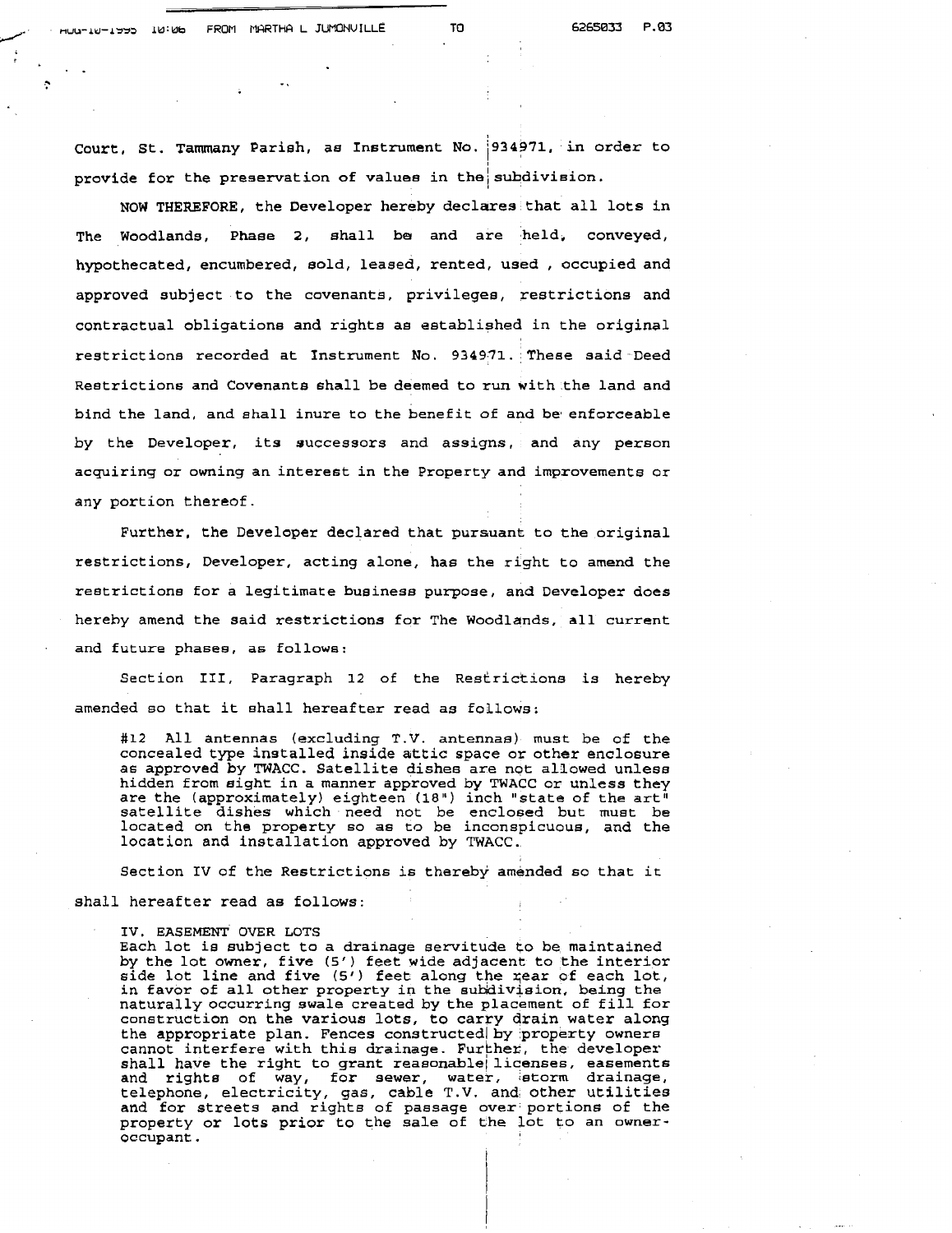And Now In accordance, with the right reserved by Developer to create reasonable sarvitudee or rights of passage **4ver** portions of the lots prior to the sale of the lot (s) to the owner-occupant, as set out in Section IV of the original restrictions, there is now granted and established, a servitude of passage for a jogging trail in favor of the property owners of The Woodlands,  $\frac{1}{4}$ ll phases, over and acroee the rear ten (10) feet of Lots 79, 80, 81, **82, 83, 84,** 85, 86, 87, and 88, The Woodlands, Phase I . It is noted that this servitude coincides with the location of a drainage servitude along the rear of said lots of the same width, and thus simply designates the existing servitude area for an dual purpose. TWACC shall not allow the construction of any fences or other barriers which would restrict or impede the use of the servitudes.

In all other respects, the restrictions as originally recorded remain unchanged.

THUS DONE AND PASSED, in the presence of the undersigned competent witnesses, and me, Notary, after reading the whole and for the purposes stated herein, this 21st day of  $July$ , 1995 Covington, Louisiana.

**WITNESSES:** .

MCHUGH.  $J$ . **OFFIC** 

LLE

SIM LAND DEVELOPMENT CO., INC.

Uma Dug MA<sub>1</sub> JUMON NOTARY PUBLIC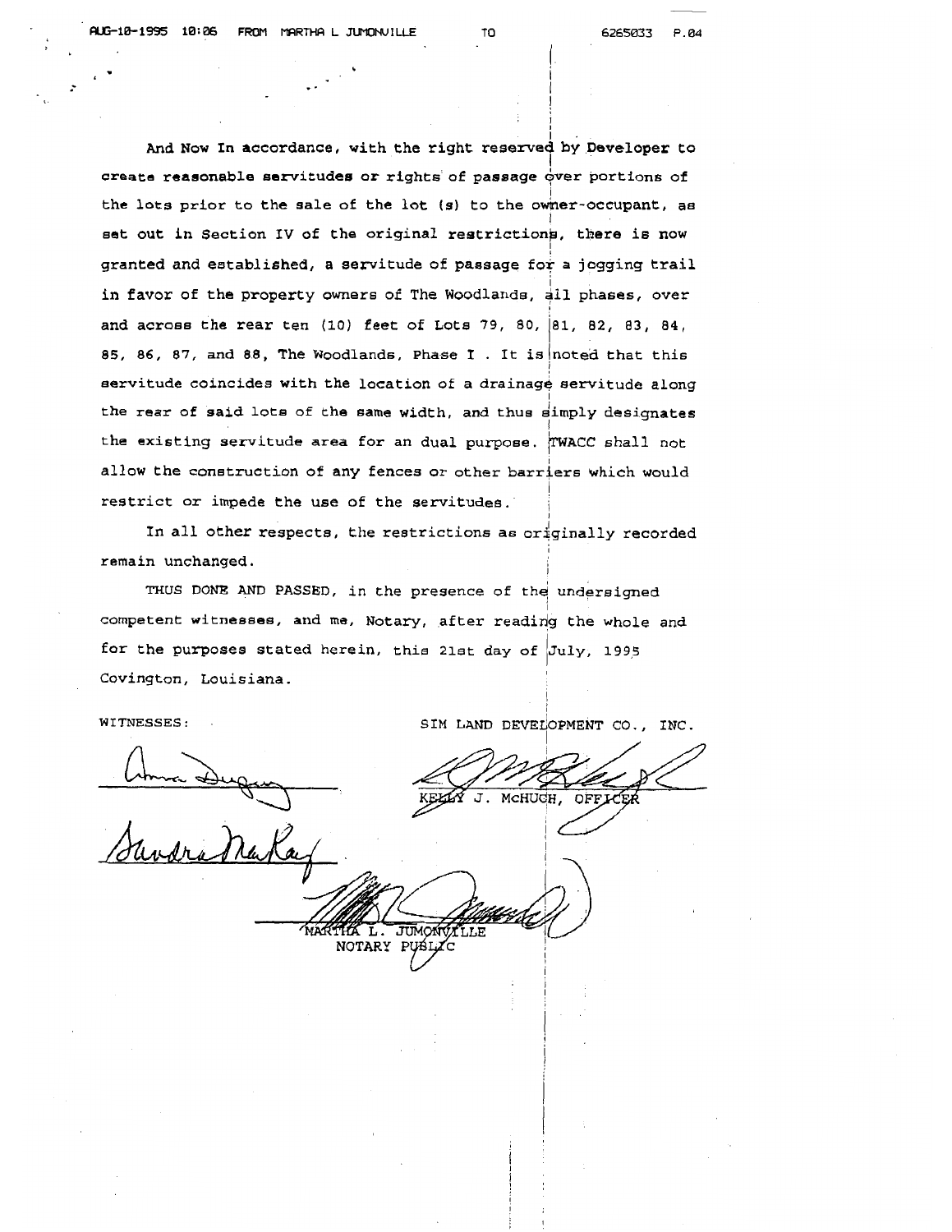### FIRST AMENDMENT TO STATE OF LOUISIANA **ACT DEED RESTRICTIONS AM> COVENANTS FOR THE WOODLANDS PARISH OF ST. TAMMANY TO ADD PRASE 3 TO THE EFFECTS THEREOF**  *ANJJ* **TO OTHERWISE AMEND THE RESTRICTIONS**

BY: SIM LAND DEVELOPMENT CO., INC.

BE IT KNOWN, that on this \_\_\_ day of January, 1996. BEFORE ME, Martha L. Jumonville, Notary, in the Parish and State aforesaid, and in the presence of the undersigned competent witnesses, personally came and appeared:

SIM LAND DEVELOPMENT CO., INC. a corporation organized under the laws of the State of Louisiana, domiciled and doing business in St. Tammany Parish, Louisiana, herein represented by the undersigned officer, authorized by resolution of the Board of Directors previously filed with the Clerk of Court, St. Tammany Parish, the mailing address of which is declared to be 845 Galvez Street, Mandeville, Louisiana 70448 (hereinafter referred to as "Developer" ) .

WHICH DEVELOPER DECLARED, that it is the record owner of a portion of ground located in Section 1, Township 8 South, Range 11 East, and Section 6, Township 8 South, Range 12 East, St. Tammany Parish, Louisiana, being a parcel containing 5.984 acres of land, on which 15 residential lots have been developed, known as THE WOODLANDS, PHASE 3. Said phase contains Lots 8-18 and Lots 167-170. Said parcel is described in accordance with the subdivision plat and survey prepared by Kelly **J.** McHugh & Associates, Inc., dated October **26, 1995,** as revised thereafte; as applicable, hereinafter referred to as the "plat". A full legal description of the parcel and the location of the said lots thereon, are shown by reference to the said subdivision plat which has been approved by the Parish authorities, and duly filed with the Clerk of Court, St. Tammany Parish, as Map File No. \_ \_ all of which is incorporated herein by reference.

AND THE DEVELOPER DECLARED, that it previously reserved the right to add additional property to the effects of the restrictions, and that it desires to submit THE WOODLANDS, PHASE 3, to the same deed restrictions and covenants now of record for the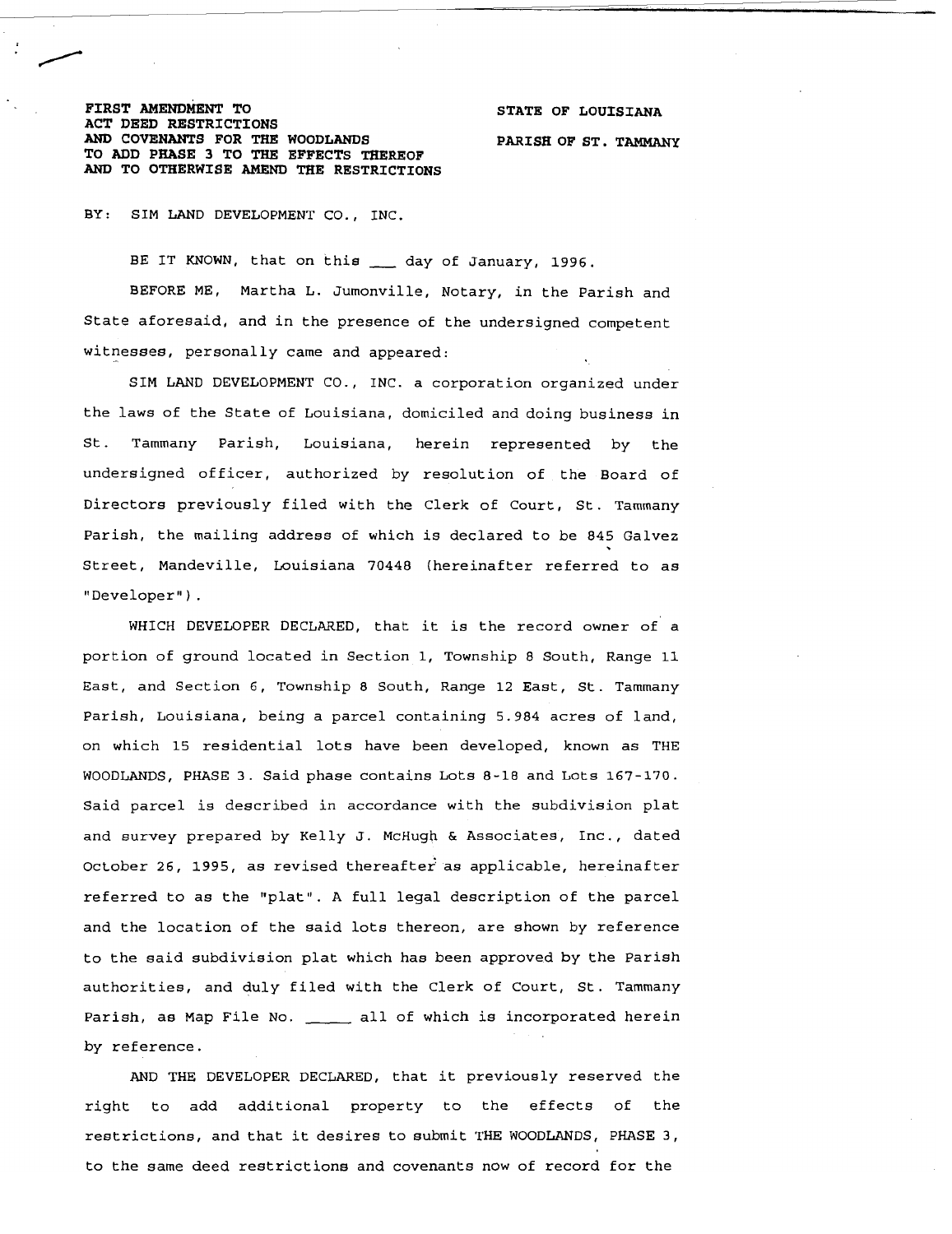original phase of the subdivision, recorded with the Clerk of Court, St. Tarnrnany Parish, as Instrument No. **934971,** as amended by act recorded as Instrument No. **958453,** in order to provide for the preservation of values in additional phases of the subdivision, as developed.

NOW THEREFORE, the Developer hereby declares that all lots in The Woodlands, Phase 3, shall be and are held, conveyed, hypothecated, encumbered, sold, leased, rented, used, occupied and approved subject to the covenants, privileges, restrictions and contractual obligations and rights as established in the original restrictions recorded at Instrument NO. **934971,** as amended by act recorded as Instrument No. **958453.** These said Deed Restrictions and Covenants shall be deemed to run with the land and bind the land, and shall inure to the benefit of and be enforceable by the Developer, its successors and assigns, and any person acquiring or owning an interest in the Property and improvements or any portion thereof.

THUS DONE AND PASSED, in the presence of the undersigned competent witnesses, and me, Notary, after reading the whole and for the purposes stated herein, this \_\_\_\_\_ day of January, 1996 Covington, Louisiana.

WITNESSES: SIM LAND DEVELOPMENT CO., INC.

MCHIIG OFBICER  $\mathbf{T}$ .

MARTHA L. JUMONVILLE NOTARY PUBLIC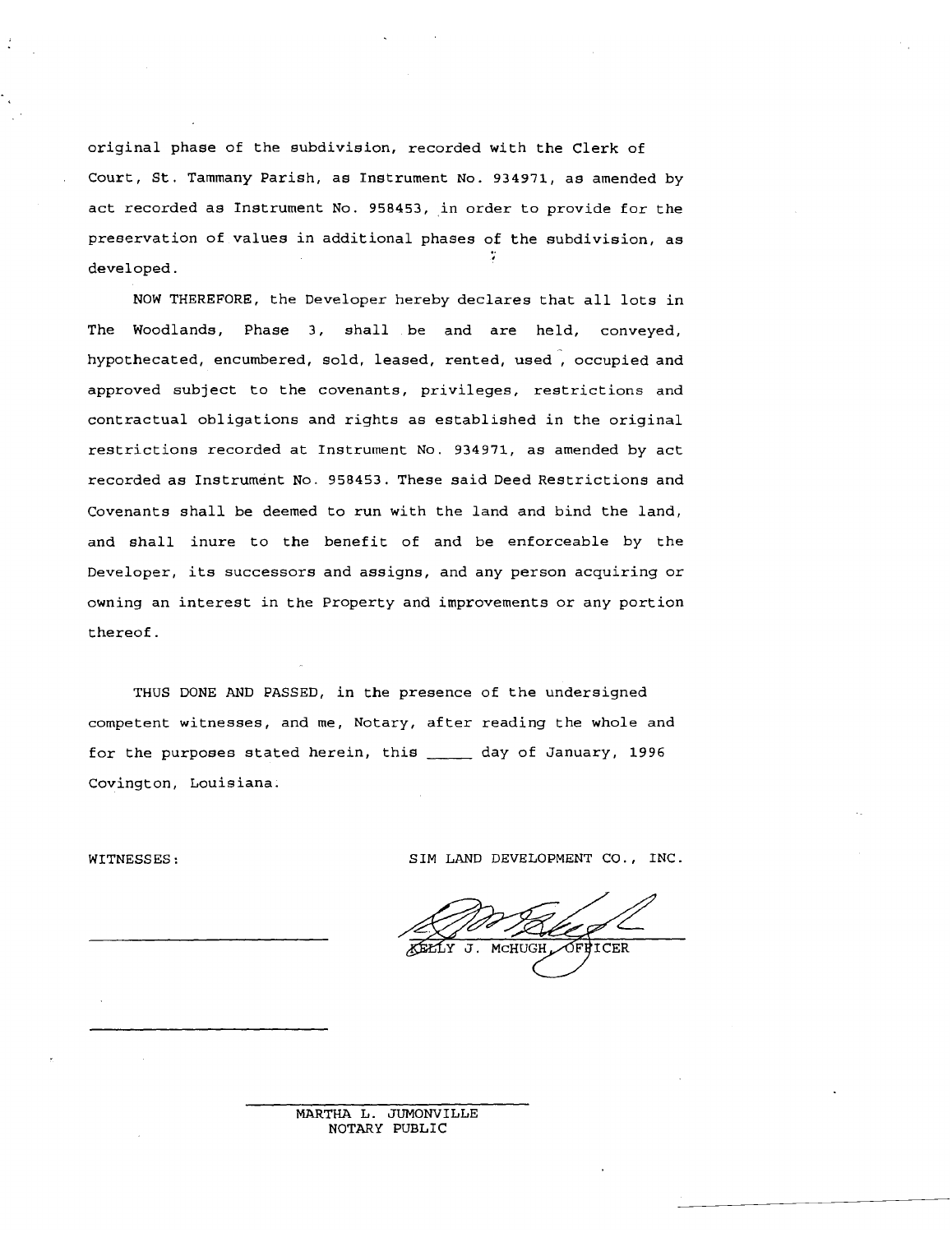$720003$ 

**THIRD** AMENDMENT **TO STATE OF LOUZSIANA ACT DEED RESTRICTIONS AND COVENANTS FOR THE WOODLANDS PARISH OF ST. TAMMANY TO ADD PHASE 4 TO THE EFFECTS TREREOF ABD TO OTHERWfSE AMEN'D THE RESTRZCTIONS** 

**BY: SIM LAND DEVELOPMENT CO., INC.** 

masti.

**BE IT KNOWN, that on this**  $\overrightarrow{AB}$  **day of June, 1996.** 

BEFORE ME, Martha **L.** Jumonville, Notary, in the Parish and State afc resaid, and in the presence of the undersigned competent withesses, personally came and appeared:

**SIM** TAND **DEVELOPMENT CO., INC. a** corporation organized under the laws of the State of Louisiana, domiciled and doing business in St. Tammany Parish, Louisiana, herein represented by the undersigned officer, authorized by resolution of the Board of Directors previously filed with the Clerk of Court, St. Tammany Parish, the mailing address of which is declared to be 845 **Galvez**  Street. Mandeville, Louisiana 70448 (hereinafter referred to as "Developer").

WHICH DEVELOPER DECLARED, that it is the record owner of 'a portion of ground located in Section 6, Township **8** South, Range 12 East, St. Tammany Pariah, Louisiana, being a parcel containing 12.462 acres of land, on which 31 residential lots have been developed, known as **THE** WOODLANDS, PHASE **4,** being epecifically Lots 19-31, **153-266** and **113-116.** Said parcel **is** described in accordance with the subdivision plat and survey prepared by Kelly **J.** McHugh & Associates, Inc., hereinafter referred to as the "plat". A full legal description of the parcel and the location of the said lots thereon, are shown by reference to the said subdivision plat which has been approved by the Parish authorities, and duly filed with the Clerk of Court, St. Tammany Parish, as Map File No. **1435** all of which is incorporated herein by reference.

**AND THE DEVELOPER DECLARED,** that it previously reserved the right to add additional property to the effects of the restrictions, and that it desires to submit THE WOODLANDS, PHASE **4,**  to the **same** deed restrictions and covenants now of record for the original phase of the subdivision, recorded with the Clerk of

> **DT. REG** # **,6621911 .Inst.** # **999416** COB\_X\_ MOB\_\_\_ MI\_\_\_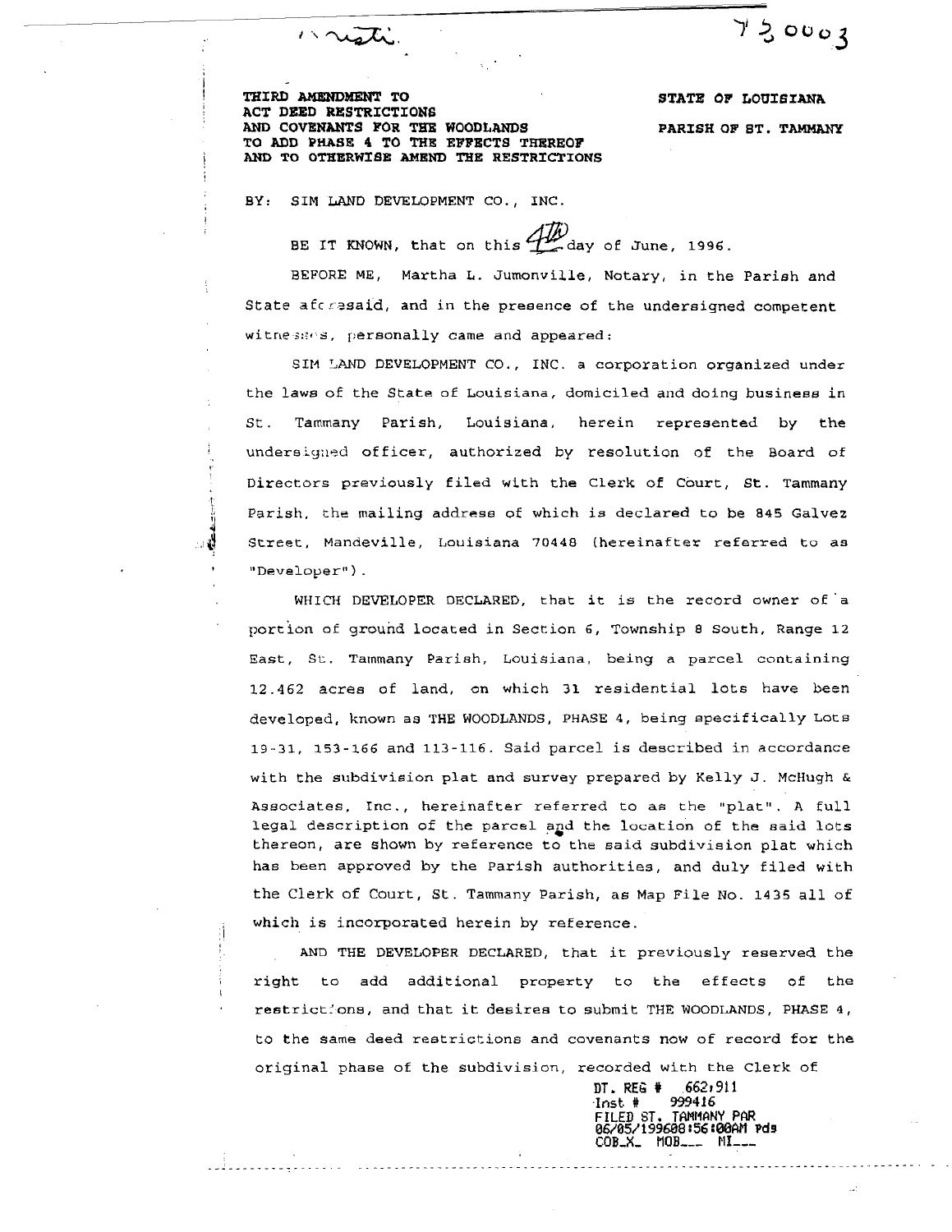Court, St. Tammany Pariah, **a8** Instrument No. 934971, **as** amended **by**  act recorded **as** Instrument No. 958453, in order to provide for the preservation of values in the subdivision.

NOW THEREFORE, the Developer hereby declares that all lots in The Woodlands, Phase 4, shall be and are held, conveyed, hypothecated, encumbered, sold, leased, rented, used , occupied and approved subject to the covenants, privileges, restrictions and contractual obligations and rights as established in the original restriccicns recorded at Instrument No. 934971 **a8** amended by act recorded as Inetrurnent No. 958453. These said Deed Restrictions and Covenants shall be deemed **ta** run with the land and bind the land, and snall inure to the benefit of and be enforceable by the Developer, its successors and assigns, and any person acquiring or owning an interest in the Property and improvements or any portion thereof.

In all other respects, the restrictions **as** originally recorded, and as amended, remain unchanged.

THUS DONE AND PASSED, in the presence of the undersigned competent witnesses, and me, Notary, after reading the whole and for the purposes stated herein, this  $\overrightarrow{HM}$  day of June, 1996 Covington, Louisiana.

ÿ

: **WITNESSES** : **SIM** LAND DEVELOPMENT CO.,, INC

AUTHORIZED OFFICER

MARTHA L/ JUMONVILLE **NOTARY PUBLIC**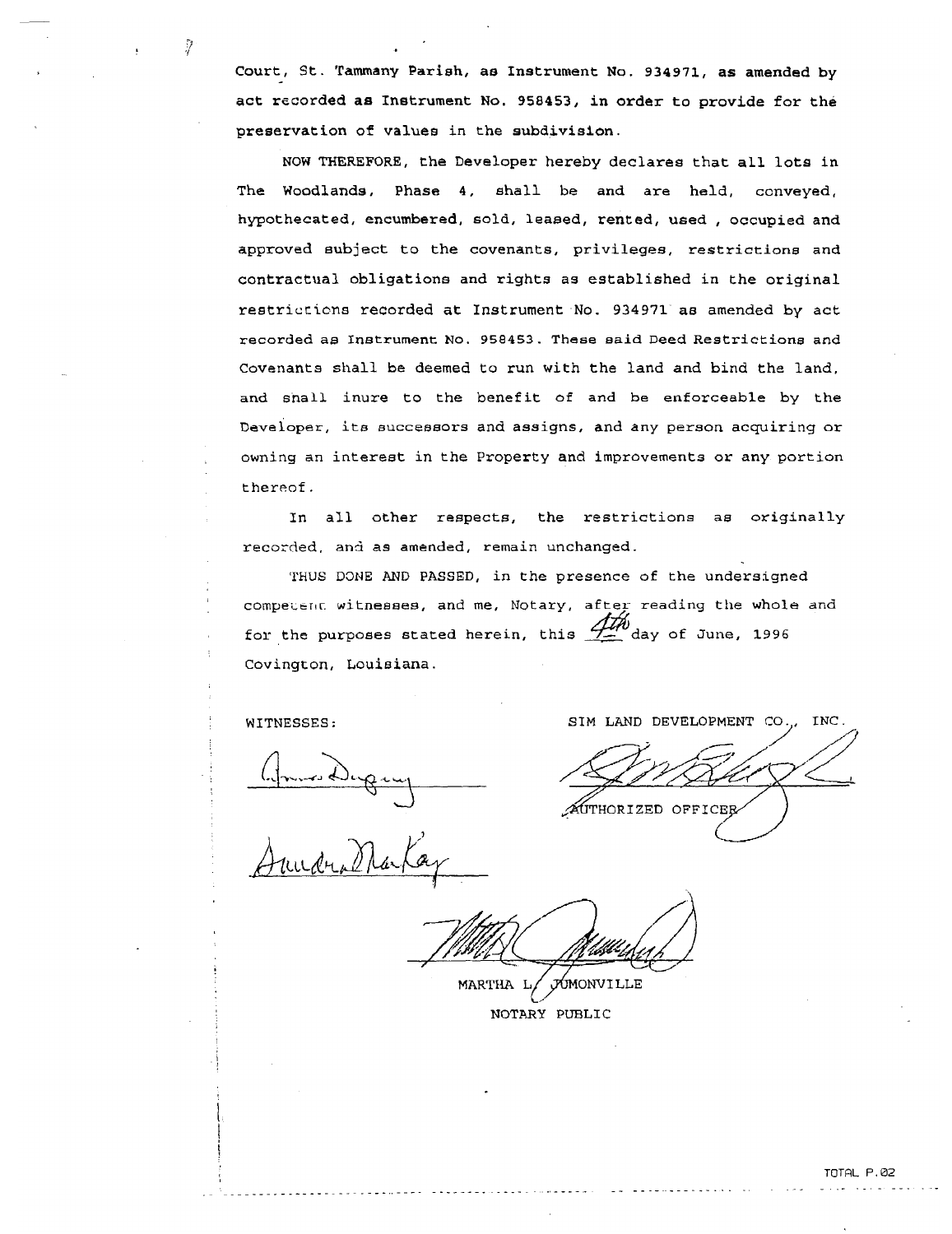36: 10 1997-ين

TO<sub>1</sub>

FROM MARTHAL JUNONVILLE rampex  $n\ell$ 

**AMENDMENT TO ACT CREATING DEED RESTRICTIONS** AND COVENANTS FOR THE WOODLANDS **<sup>I</sup>** **STATE OF LOUISIANA PARISH OF ST. TAMMANY** 

BE IT KNOWN, that on this 8th day of January, 1997, **BEFORE** ME, Martha L. Jumonville, in and for the Parish **and** State aforesaid, and in the presence of **the** undersigned competent witnesses, personally **came** and **appeared:** 

**SIM LAND** DEVELOPMENT CO., INC., a corporation organized **under** the **laws** of the State of Louisiana, domiciled and doing business in **St. Tammany** Parish, Louisiana, herein represented by Gary **M. Intravia, authorized officer, by** resolution of the Board of Directors previously filed with the clerk of Court, **St. Tammany** Parish, Louisiana, the mailing address of which is declared to be 845 Galvez Street, Mandeville, La. 70448 (hereinafter referred to as "Developer") .

AND WHO DECLARED, **that** in accordance **with** the provisions of Article **XII,** 2. of the original Deed Restrictions **and** Covenants executed January 10, 1995, recorded with the Clerk of .'Court, St. Tarnmany Parish on January 11, 1995, and on the certification of the Developer that the Developer remains a property owner in **The** Woodlands, the provisions of Article V, paragraph **3** of the said original restrictions, are **hereby**  amended us follows:

Article V., paragraph 3 shall hereafter read

"Common property will include the streets **herein,** and as designated on the plat, and any additional streets **and**  common property **as** is designated in later phase(s) of the subdivision. All **common** property will be conveyed to Association **described** berein **when** Developer has sold 75% of all lots in The Woodlands, current **and** future **phases,** to be maintained by the Associa**tion."** 

AND WHO DECLARED, that all other provisions of Article **V, of** the said Deed Restrictions and Covenants **for** The Woodlands **remain** as originally written, unless **amended** by separate act now or hereafter filed **with** the Clerk of Court, St. **Tammany**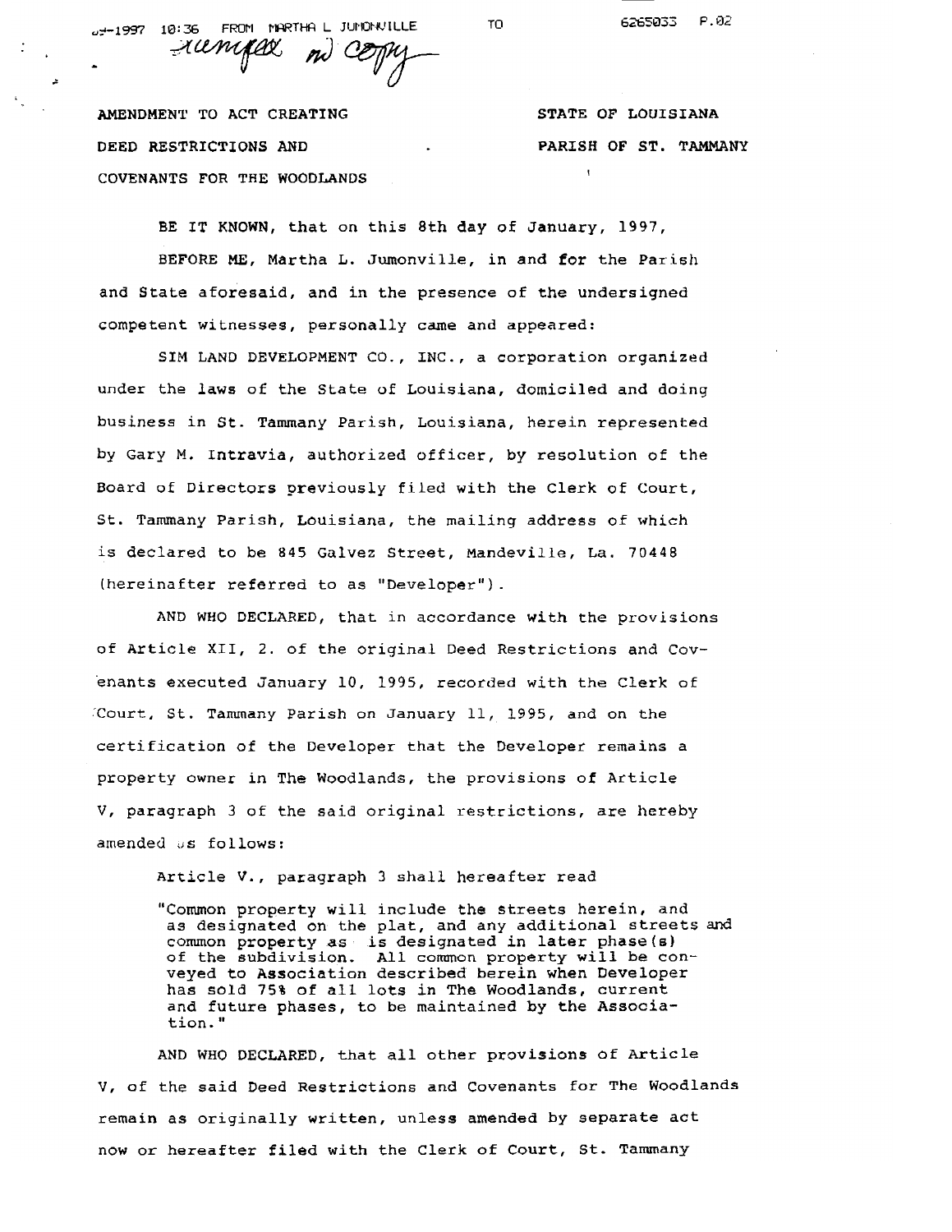**Parish, Louisiana.** 

THE DEVELOPER DECLARED, that the herein amendment to **Article V, paragraph 3** of **the Deed Restrictions and Covenants for The Woodlands is made for** *a* **legitimate business purpose, so as to clarify when the common elements will be conveyed to the**  Association, so as to comply with the requirements made by **certain lenders, which will advance funds for the purchase of homes in the subdivision.** 

**THUS DONE AND PASSED, in the presence of me, Notary, and that of the undersigned competent witnesses, after reading the whole, and for the purposes stated herein, this 8th day of January, 1997, Covington, Louisiana.** 

**WITNESSES:** 

SIM LAND DEVELOPMENT JUMONV TLE. NOTA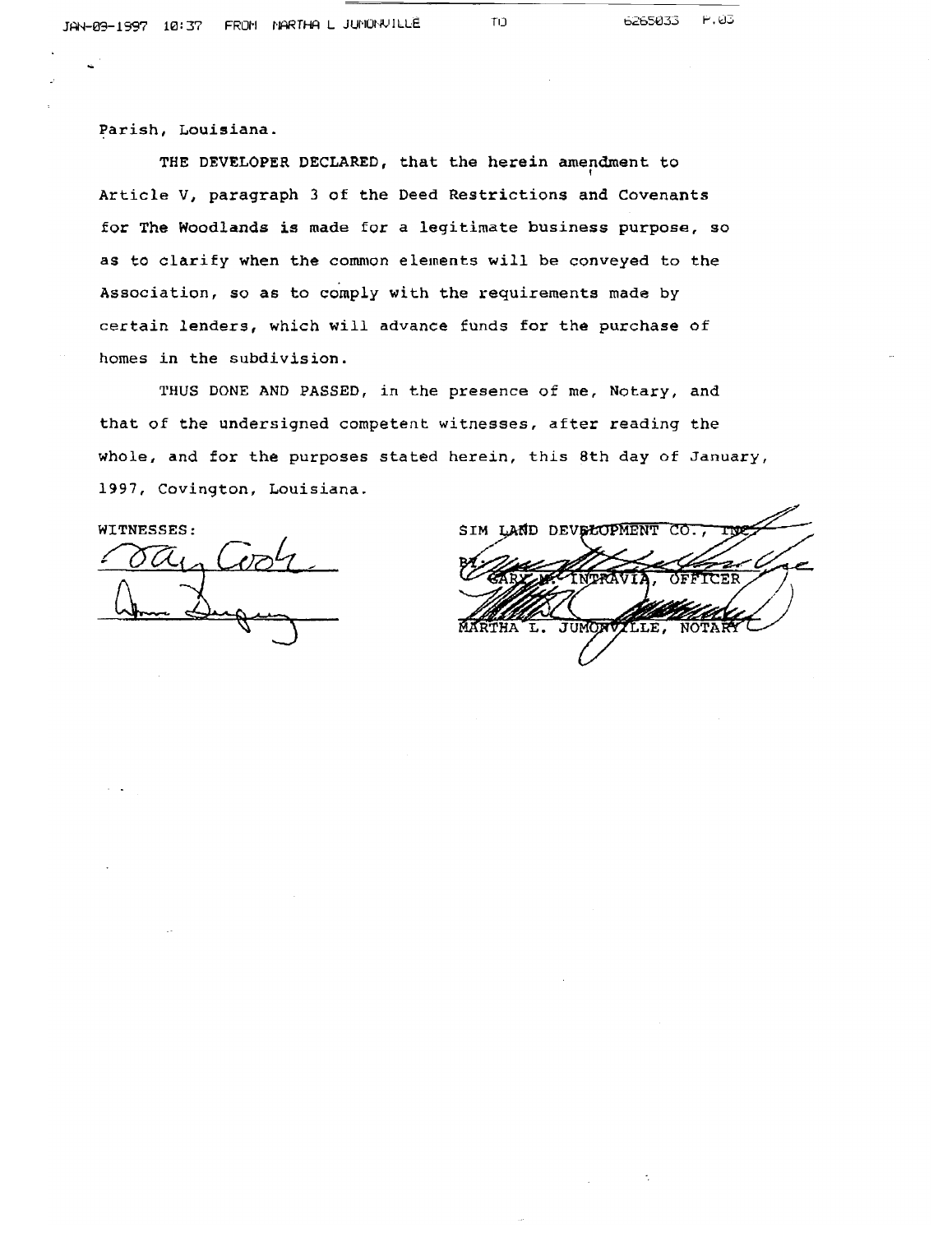STATE OF LOUISIANA

PARISH OF ST. TAMMANY

FIFTH AMENDMENT TO ACT CREATING DEED RESTRICTIONS AND COVENANTS FOR THE WOODLANDS TO ADD PHASE 5 TO THE EFFECTS THEREOF

 $\sim$   $^{\prime\prime}$ 

**finst \$1 1034724<br>{nst \$1034724<br>FILED ST. TANNANY PAR WlWl997@9:45:@Wl tbt COB\_X\_ MOB\_\_\_ MI\_** 

BY: SIM LAND DEVELOPMENT CO., INC.

**BE IT KXOWN, that** on **:his** 14th **day** of **Pebruarf, 1997. BEFCRE** ME, **Martha L.** Jumonville, Notary, in **the Parish and**  State **aforesaid,** and in **the przsence** of the **undersigned** ccmpetezzt witnesses, personally came and appeared:

SIM LAND CEVELOPMENT CO., INC. a corporation organized under **the laws of che State** of **Louisiana. domiciled and doing business** in **St. Tarnmany Parish, Louisiana.** herein represented **by** tile mdersrqr.ed **oficer,** authorized by **resolution** or' **the Bcard of**  Dlreccors previously **filed wick the Clerk o= C~UX, St. Tammany**  Parish, the mailing address of which is declared to be 845 Galvez **Street,** Mandeville, **Louisl~na** 70448 (herellafax **referrad** co **zs**  "Developer") .

WHIC3 **DE'JEMPER** DECLARED, **?:?at** it **Ls the** record cnnar of a por:ion of **ground** located **in** Section 6, Township 8 Scuth, **Range** 12 **East,** St. **Tammany Parish,** Louisiana, being a parcel **csncalninc**  13.991 acres of land, on which 32 residential lots have been developed, **known** as TEE **WCODLANEC, PRASE 5,** bexg **specifically** *LaLs*  **42-44, 62-78 AM) 117-128. Said parcel is** described **in accordance**  with the subdivision plat and survey prepared by Kelly J. McHugh & aeociatea, Inc., **hereinafter ref** srred **to** as **the** 'platu. **A** full legal description **of** the **parcel** and the location of the **said** lcts thereon, are shown by reference **to** the **said** subdivision plat which **has** been approved by **the Pariah authorities,** and **duly** filed **with**  the Clerk of Court, **St. Tammany** Parish, as Map File **No. 1516 all**  of which is incorporated herein by reference.

**AND** THE DEVELOPER DECLARED, that in **the** Original **Deed**  Restrictions **and** Covenants, **filed for** Phase 1 of this subdivision, Developer **reserved the** right to add additional property to **the effects** of the restrictions, and that Developer desires to **submit**  Z'HE WOODLANDS, **PHASE 5, to the same Deed Restrictions** and Covenants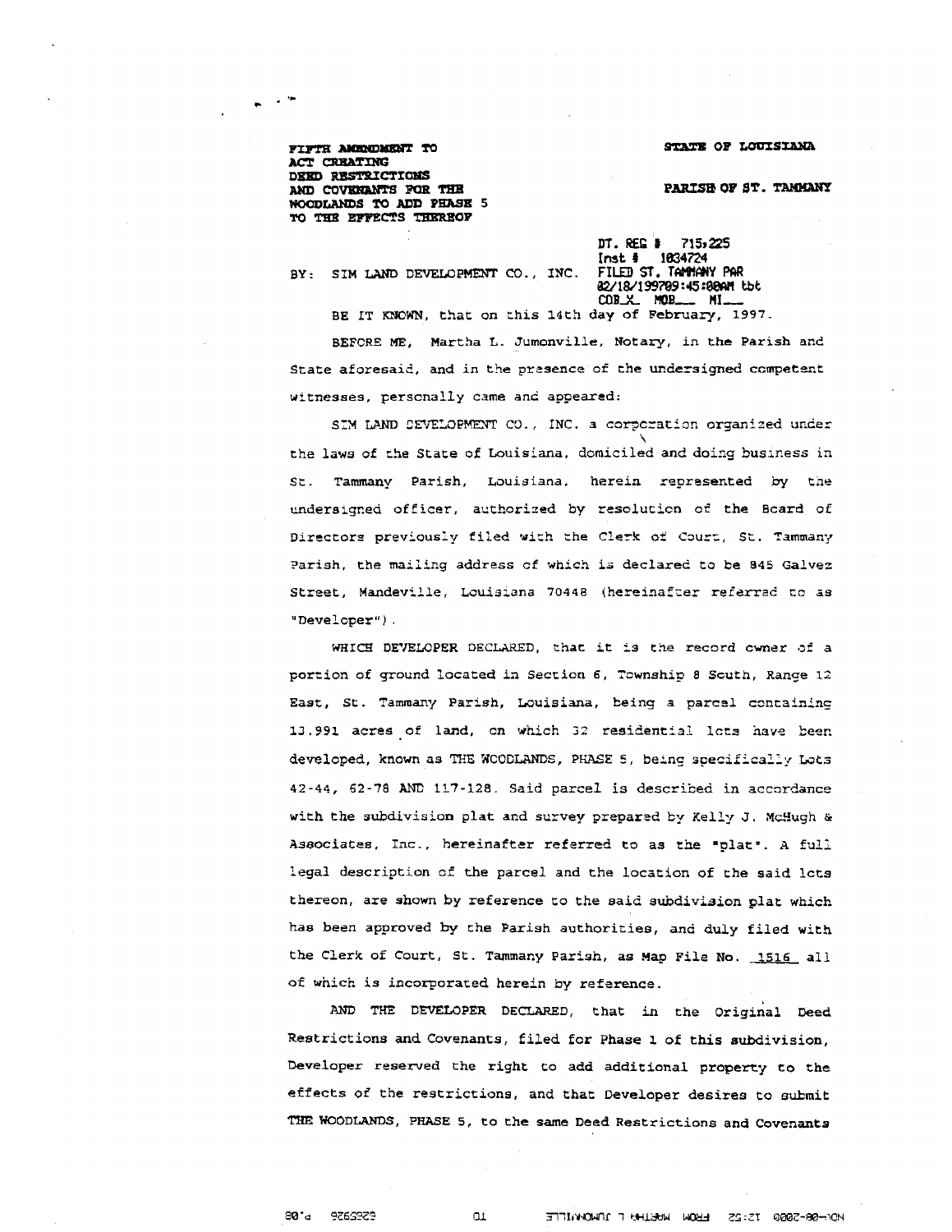**68.d WlOl** 

. **I.'** 

**naw of record for the original and all previous phases of the subdivision, which are recorded with the clerk of Court, St. Tammany Parish, as Instrument No. 934971, as amended by any and all acts recorded thereafter, in order to provide for the preservation of values in the subdivision.** 

**NCW TIIEREFORE, the Developer hereby declares that all lots in The Wcodlands, Phase 5, ahall be and are held, convoyed. hypothecated, encumbered, sold, leased, rentcd, used** , **occupied and**  approved subject to the covenants, privileges, restrictions and contractual obligations and rights as established in the original **restricticns recsrded at:** Instrument No. **93.!?31 as amended by arp**  and **all acts recorded thereafter. These said Deed Restrictions and**  Covenants shall be deemed to run with and bind the land, and shall **inure tc the benefit** af **and be anforceable by ti;& Developer, it3 succossozs and assicps,** 2r.e **aqr** pezscn **acqxirir.g or** ow.izq ar. **interest in the Property and improvements or any portion thereof.** 

In all other respects, the restrictions as originally **recorded, and as heretofore amended, remain unchanged.** 

THUS DONE AND PASSED, in the presence of the undersigned competmt **witnesses, and me, Nccary, after reading the whole and**  for the purposes stated herein, this  $\frac{14}{1}$  day of  $\frac{10}{100}$ , 1997 **Czvizgtcn, Louisiana.** 

**WITNESSES** :

SIM LAND DEVELOPMENT

**ATEXZED OFFICER** 

MARTHA  $L$  / JUMONVILLE

**NOTARY PUBLIC** 

**WOOD, RES**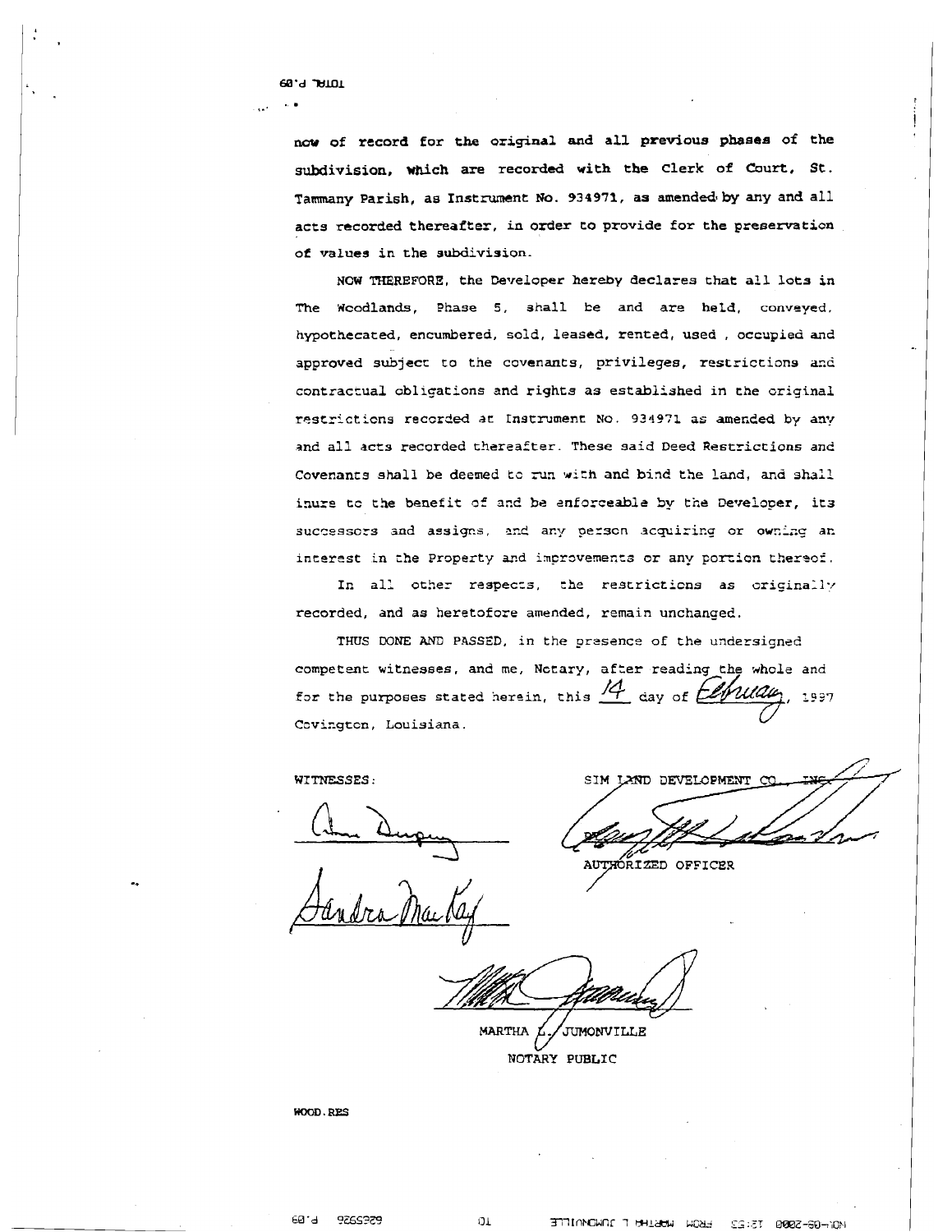### STATE OF LOUISIANA

**PARISH OF ST. TAMMANY** 

SIXTH AMENDMENT TO ACT CREATING DEED RESTRICTIONS AND COVENANTS FOR THE WOODLANDS TO ADD PHASE 6 TO THE EFFECTS THEREOF

## **3Y: SIM** LAND **DEVELOPMENT CO.** , **INC** .

**BE TT** KNOWN, **that on this** 4% **day cf** Narch, **1998.** 

**BEFCRE ME, Martha L. Zumonville, Notary, in the parish acd State afcresaid, and in the prssence of the undersigned competenL witnesses,** personally **came and** appearad:

SIM LAND DEVELOPMENT CO., INC. a corporation organized under **the laws of the State of** Louisiana, **dcniclled** and **doing business** in St. Tammany Parish, Louisiana, herein represented by the undersigned officer, authorized by resolution of the Board of **Dlreccors przvicusly filed wlth the CLerk cf** Czurt, **SC.** Tamma~y **Parish, the nailing address of which is declared :B be 845** Galvez Street, Mandeville, Louisiana 70448 (hereinafter referred to as "Developer").

**WHICH DEVELOPER** DECTXRED, that **it is the raccrd cwner of a porticn of** groaqd **located in Section 6, Township 8 South, Range 12 East, St.** Tanmny **Parish, Lcuisaana. being a** pareei **containing 3.125 acras of land, an which 23** rasidential **let3 have keen beveloped, known** as THE **WCODLANDS, P.XXSi2 5, being** .qeciflcall;r kt3 **32-34, 37-41, 45-5i and 51-61. Said** parcel **is described in accordance with the subdivision plat and survey prepared 5y** Kelly **Z- McHugh h Aseociates, Inc., hereinafter referred to as the ";latg** . **A** full **legal description of the parcol and** cha **location of the said lcts thereon, are shown by reference to the said subdivision plat which has** been **approied by the Parish authorities, and duly filed with the Clerk of court, St.** Tamany **Parish, as Map**  File No. 1613 all of which is incorporated herein by reference.

AND THE DEVELOPER DECLARED, that in the Original Deed **Restrictions and Covenants, filed for Phase 1 of this subdivision, Developer resenred the right to add additional** property **to the effects of the restrictions, and that Develcper desires to submic**  TIIE **WOODLANDS, PHASE 6, to the same Deed Restrictions and Covenants** 

**DT. MG** # **295r8B7** -. **lmt** # **<sup>1087926</sup> FILED ST. TANKANY PAR ELIRE ST. HERRHAN FAR**<br> **ELIRE 199889:08:00m tht**<br>
COLY **HOLSIRE MILL**<br> **ELIRE THERRE WORKER TO ANDER-90-NON CDLL PI!--** 

 $01$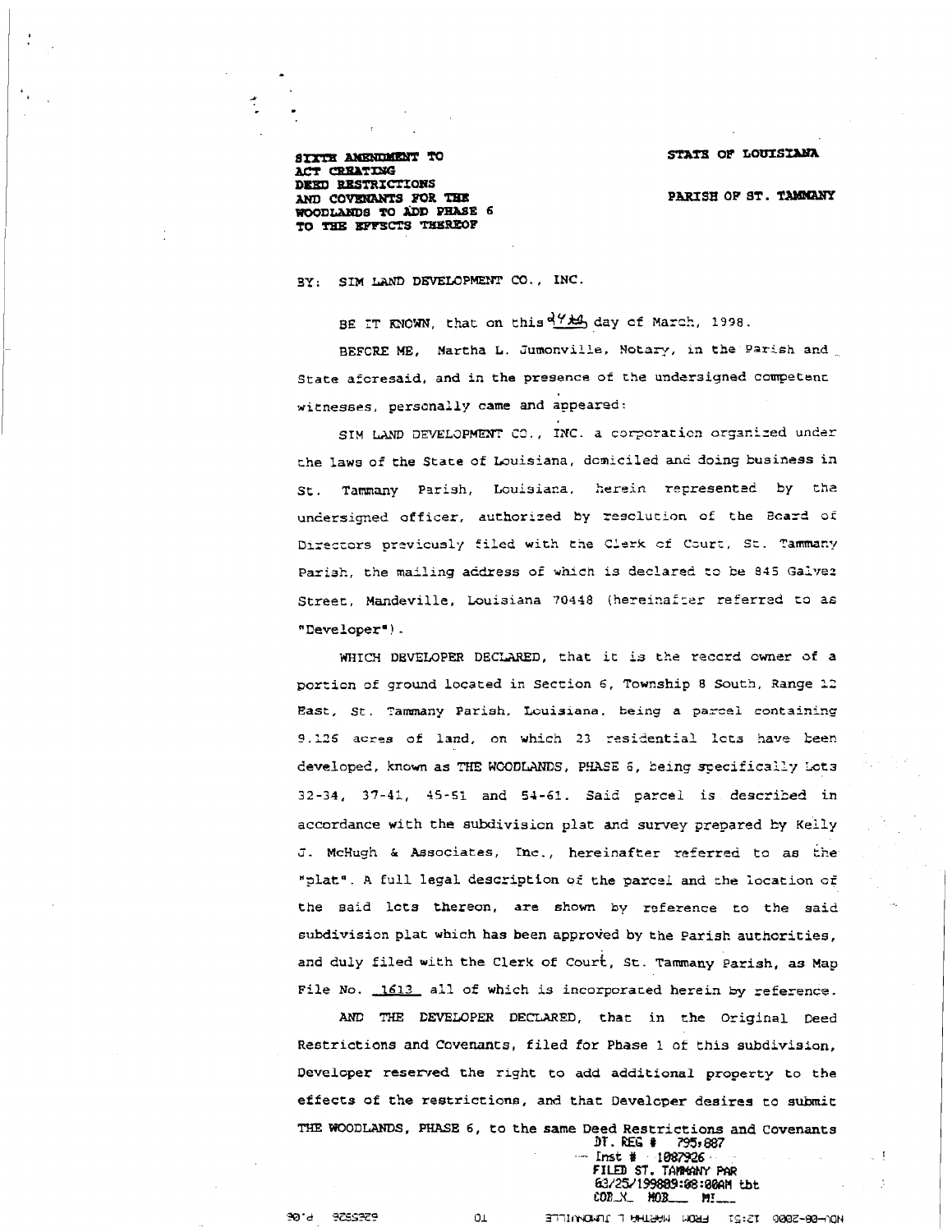**now of record for the original and all previous phase6 of the subdivision, which are recorded with the Clerk of Court, St. Tammany Parish, as Instrument No. 934971, aa amended by any and all acts recorded thereafter, in crder to provide for the preserration of values in the subdivision.** 

**TAGO TELEVISION DE LA PERSONA DE LA PERSONA DE LA PERSONA DE LA PERSONA DE LA PERSONA DE LA PERSONA DE LA PERSONA DE** 

**NOW THERCFORE, the Ceveloper hereby declares that all lots in me Woodlane, Phase** *6,* **shall be and ar+ held, conveyed. hypothecated, encumberad, sold, leased,** rantzd, **used** , **sccupisd** and approved subject to the covenants, privileges, restrictions and contractual obligations and rights as established in the original **restrictions recorded at** Insc-nrnent **No. 934971 as amended by** any **and all acts recorded thereafter. These sald geed Restricticcs and**  Covenants shall be deemed to run with and bind the land, and shall icure **to tha benefit** cf **and be enfcrceable by the Ceveioper, it3**   $succ$  successors and assigns, and any person acquiring or owning an **ixrezsr;** in **the Propezzy md** inprcvernencs **or** any porcicn theresf.

In all other respects, the restrictions as originally **recorded, and as heretofarz amenzed, remain unchanged.** 

**TXJS** DONE **AND PASSED, in the presence of the undersigned ccmuetent vitriesses, and** ne, **Yctary, after readlnq** the **wtzde md**  for the purposes stated herein, this  $\frac{\partial^2 f}{\partial x^2}$  day of March, 1993 **Csvington,** Louieiana.

**WITNESSES** :

SIM LAND DEVELOPMENT CO., INC.

AUTYORIZED OFFICER

/Jumonville MARTHA L. NOTARY PUBLIC

**WOOD, RES**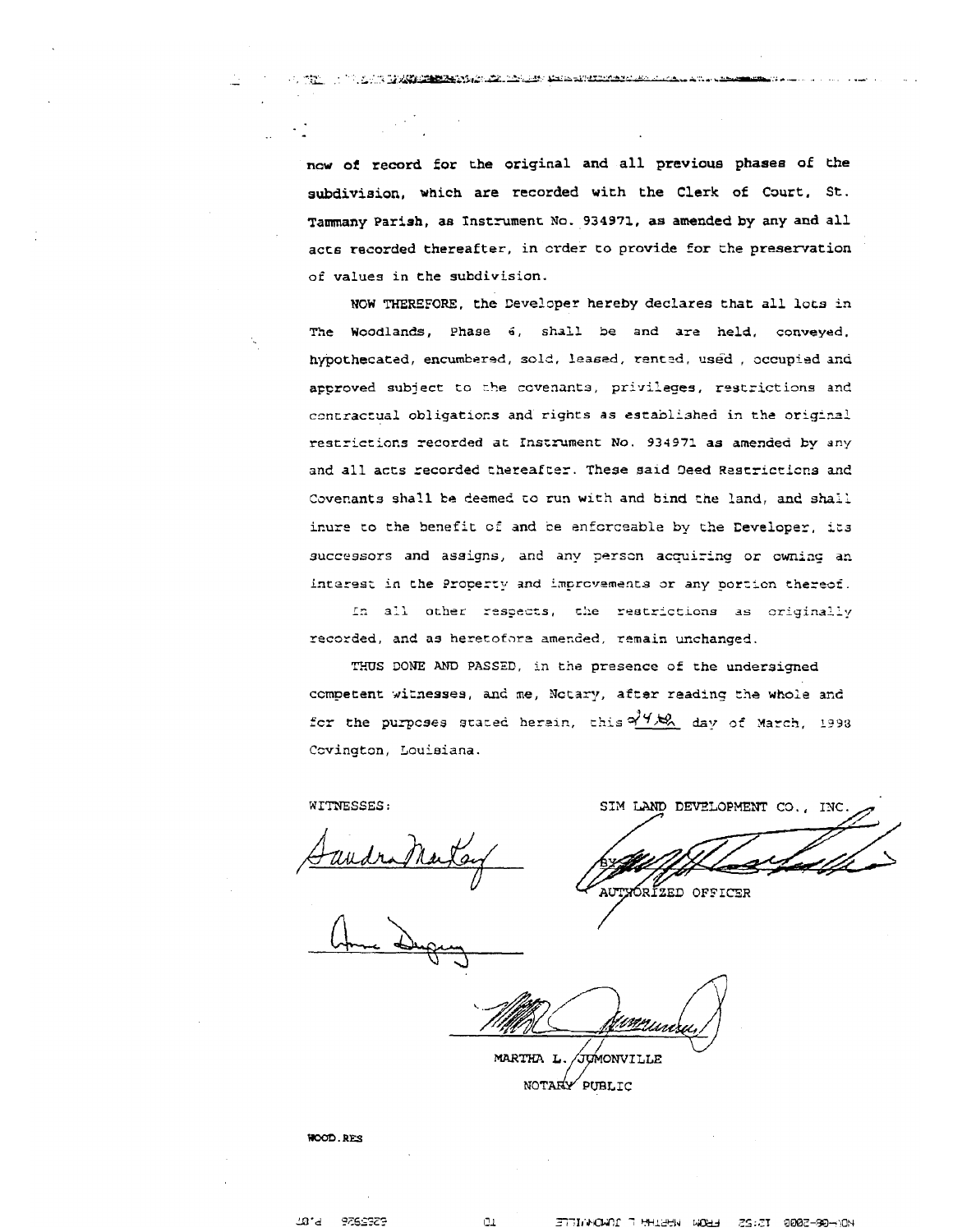SEVENTH AMENDMENT TO **ACT CREATING** DEED RESTRICTIONS AND COVENANTS FOR THE WOODLANDS TO ADD PHASE 7-A TO THE EFFECTS THEREOF AND TO OTHERWISE AMEND THE **RESTRICTIONS** 

**STATE OF LOUISIANA** 

**PARISH OF ST. TAMMANY** 

BY: **SIM** LAND DEVELOPMENT CO., INC.

BE IT KNOWN, that on this 21st day of January 2000.

**BEPORE** HE, Martha L. Jumonville, Notary, in the Parish and State aforesaid, **and** in the presence of the undersigned competent witnesses, personally came and appeared:

**SIM** LAND DEVELOPMENT CO., INC. a corporation organized under the laws of the State of Louisiana, domiciled and doing business in St. Tammany Parish, Louisiana, herein represented by the undersigned officer, authorized by resolution of the Board of Directors previously filed with the Clerk of Court, St. Tammany **Parish,** the mailing address of which is declared to be 845 Galvez Street, Mandeville, Louisiana 70448 (hereinafter referred to as "Developer") .

**WHICH DEVELOPER DECLARED,** that it **is** the record owner of a portion of ground located in Section 1, Township 8 South, Range 11 **East** and Section 6, Township **8** South, Range 12 East, St. Tammany Parish, Louisiana, being a parcel containing 13.006 acres of land, on which 27 residential **lots** have been developed, known as THE WOODLANDS, PHASE **7-A,** being specifically Lots 171, 172, 173 and 193 and 246-256 and 267-272 and 282-287. Said parcel is described in accordance with the subdivision plat and survey prepared by Kelly J.,McHugh **6** Associates, Inc., hereinafter referred to **as** the ., . . . . , . **<sup>6</sup>** '~~iat". **A** full legal **&scription of** the parcel and the location of the said lots thereon, are shown by reference to the said subdivision<sup>12</sup>plat" which has been approved by the Parish  $\mathcal{N} = \frac{1}{2}$ Welly J. McHugh & Associates, Inc., hereinafter referred to as the<br>"plat". A full legal description of the parcel and the location of<br>the said lots thereon, are shown by reference to the said<br>subdivision which has been app Parish, as Map File No. 1793 all of which is incorporated herein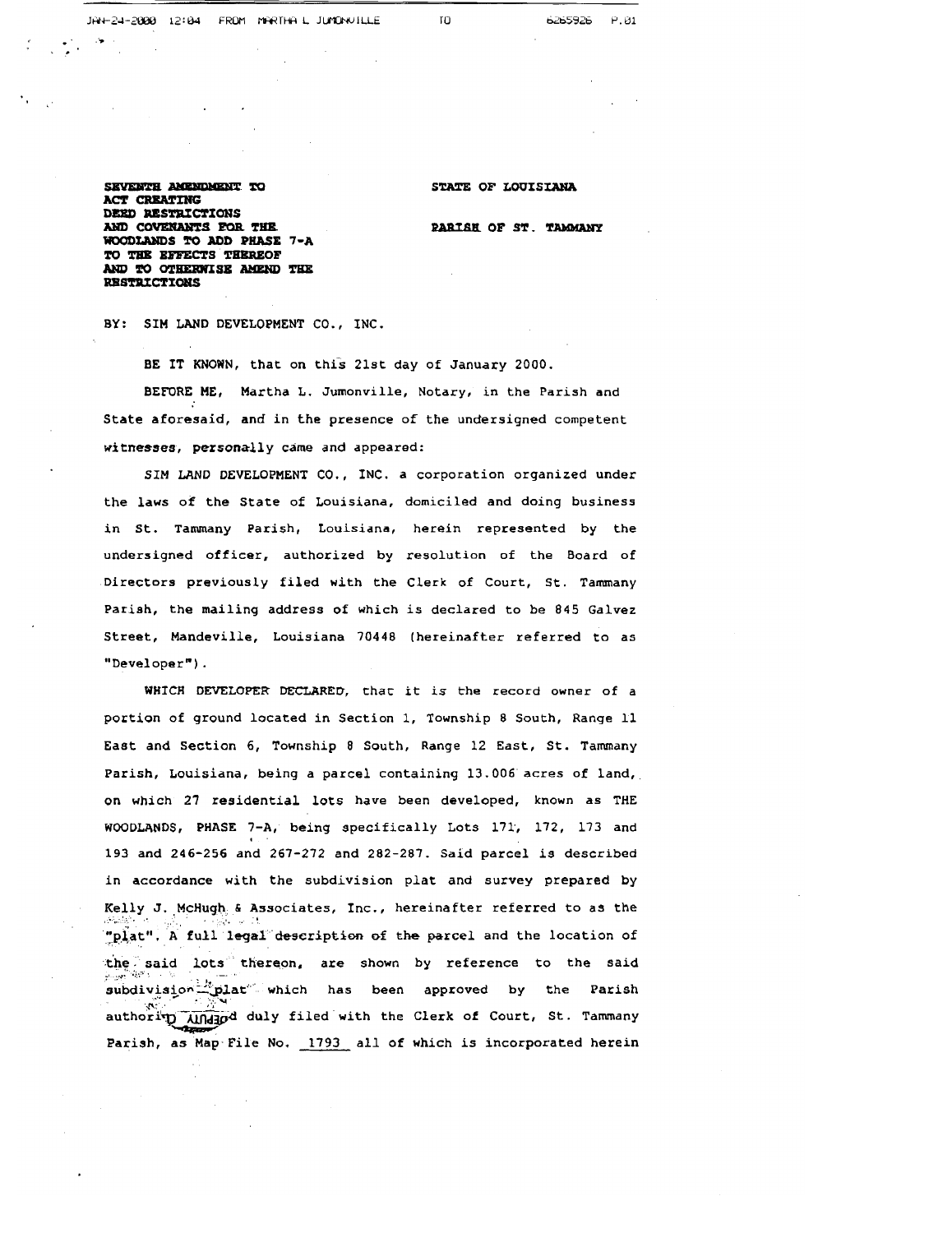### **by reference.**

**AND WHO DECLARED, that in accordance with the provisions of Article XI112. Of the original Deed Restrictions and Covenants executed January 10, 1995, recorded with the Clerk of Court, St. Tanunany Parish on January 11, 1995, as Instrument No. 934971 and on. the certification** a£ **the kudoper that the Developer remains a property owner in The Woodlands, the provisions of Article XI, paragraph 3 of the said oriqinal restrictions, are hereby amended with regard to Phase 7-A and all future phases of the subdivision (unless otherwise speciffed as said ptrases are approved and added to the restrictions)as follows:** 

**Article XI, paragraph 3 shall hereafter read** 

**"Dwelling Site. No dwelling shall be ,constructed on any lot 'having less that two thousand two hundred (2,200) square feet of living area (heated and cooled), this being exclusive of open porches and garages. For a structure of more than one (1) story, there will not be less than one thousand five hundred (1,500) square feet of living area on the ground floor. Each residence will have in addition, at least a two**  car garage."

**AND WHO DECLARED, that all other pzauisions of Article XI, of the said Deed Restrictions and Covenants for The Woodlands remain as originally written, unless amended by separate act now or ,hereafter filed with the Clerk of Court, St. Tammany Parish, Louisiana.** 

**AND THE DEVELOPER DECLARED, that in the Original Deed**  Restrictions and Covenants, filed for Phase 1 of this subdivision, **Developer reserved the right to add additional property to the**  effects of the restrictions, and that Developer desires to submit **THE WOODLANDS, PHASE 7-A, to the same Deed Restrictions and Covenants now of record for the original and all previous phases**  of the subdivision, which are recorded with the Clerk of Court, **St. Tamany Parish, as Instrument No. 934971, as amended by any**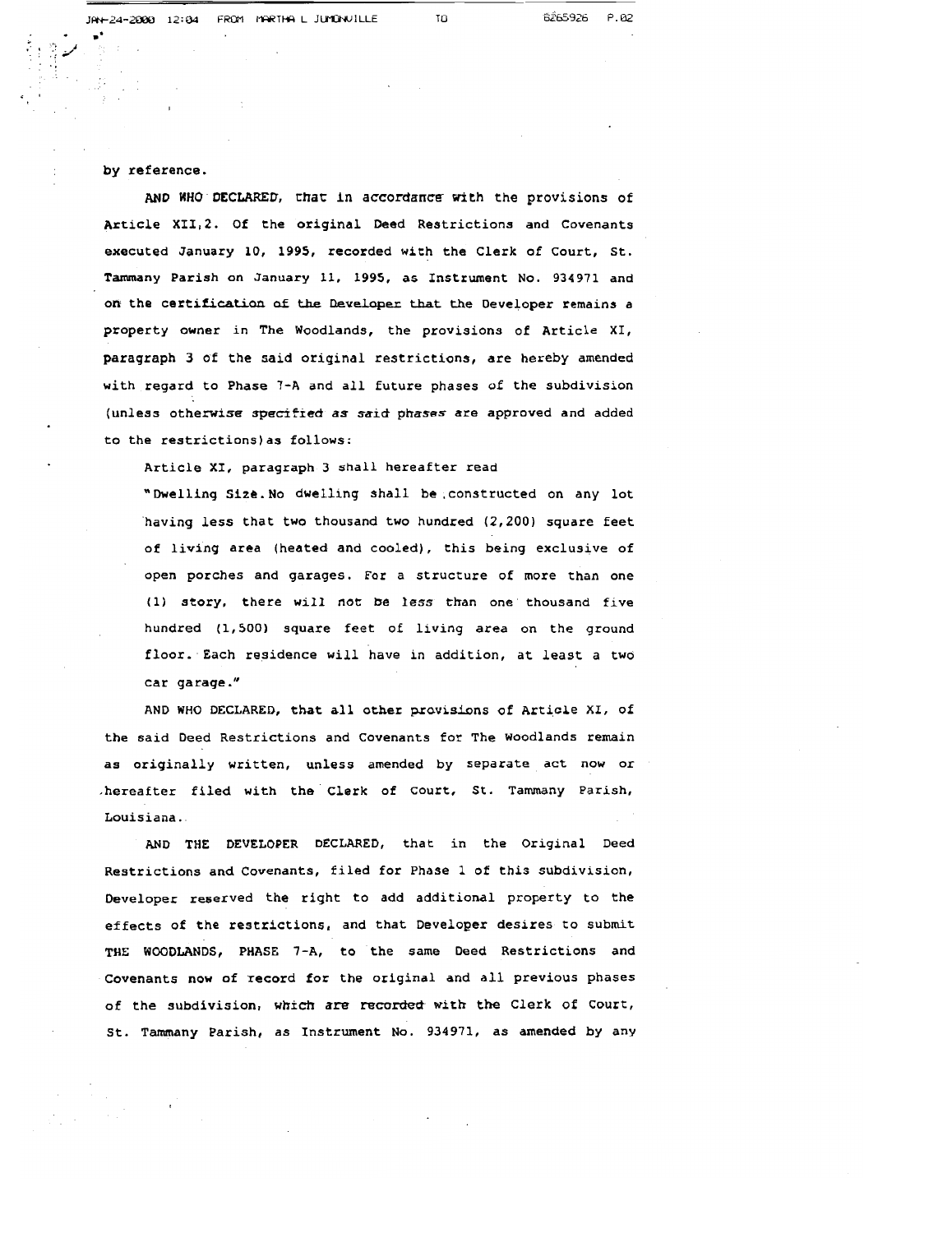and all acts recorded thereafter and herein, in order to provide for the preservation of values in the subdivision.

ïU

**BZbDYZb** 

 $P.11$ 

FROM PERTHE L JUNEAUTLLE

 $JEN = 24 - 20004 - 12405$ 

**NOW** THEREFORE, the Developer hereby declares that all lots in The Woodlands, Phase **7-A,** shall be and are held, conveyed, hypothecated, encumbered, sold, leased, rented, used , occupied and approved subject to the **covenants,** privileges, restrictions and contractual obligations and rights as established in the original restrictions recorded at Instrument No. 934971 as amended by any and all acts recorded thereafter and herein. These said Deed Restrictions and Covenants shall be deemed to run with and bind the land, and shall inure to the benefit of and be enforceable by the Developer, its successors and assigns, and any person acquiring or owning an interest in the Property and improvements or any portion thereof.

In all other respects, the restrictions as originally recorded, and **as** heretofore amended, remain unchanged.

THUS DONE AND PASSED, in the presence of the undersigned competent witnesses, and me, Notary, after reading the whole and for the purposes stated herein, this 21th day of January 2000, Covington, Louisiana.

WITNESSES **AUTHORIZED OFFICER** 

MARTHA JUMONVILLE NOTARY PUBLIC

STATE OF LOUISIANA PARTSH OF ST. TAMARANY January 24, 2000 of 11:36 cer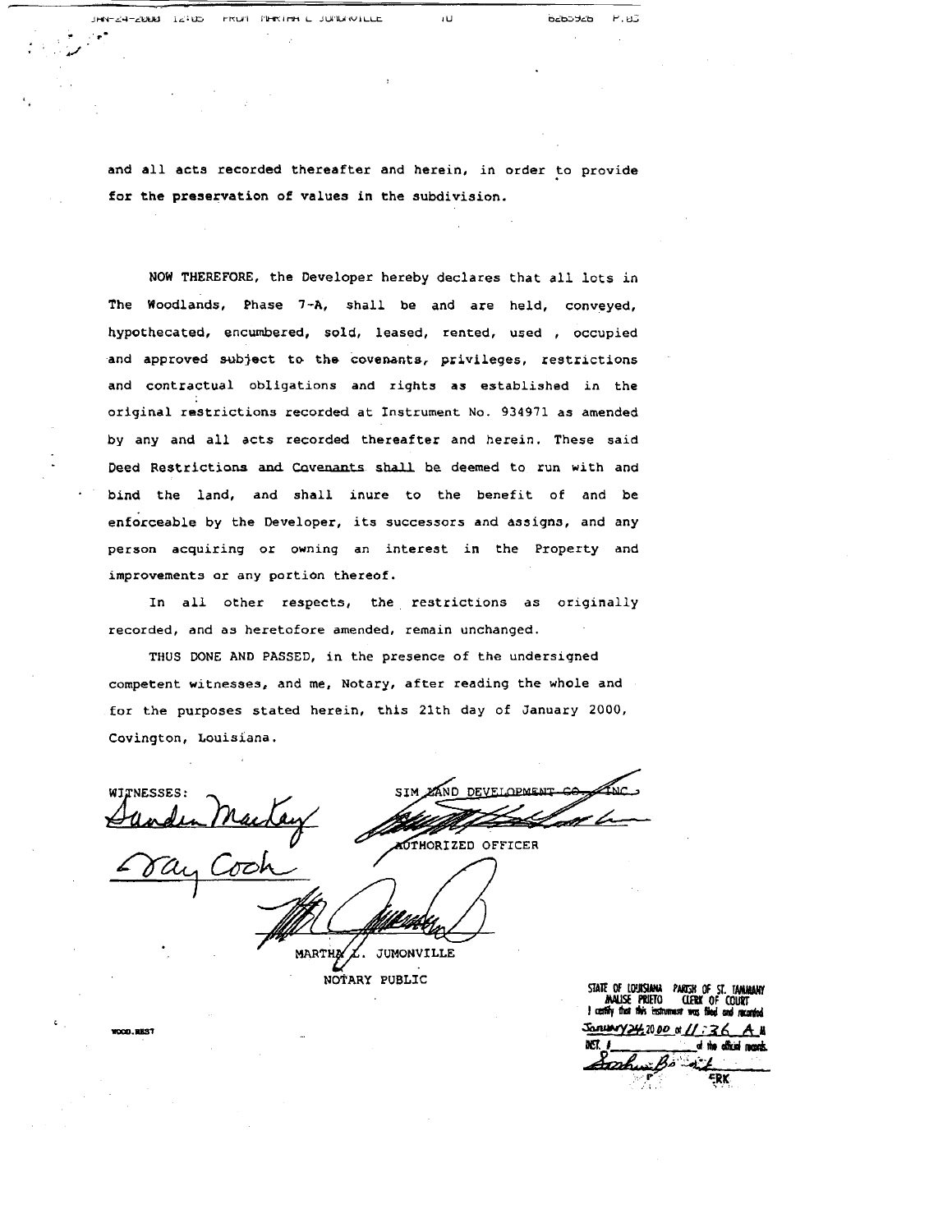**EIGHTH AMENDMENT TO ACT CREATING DEED RESTRICTIONS AND COVENANTS FOR THE WOODLANDS TO ADD PHASE 7-B TO THE EFFECTS THEREOF AND TO OTHERWISE AMEND THE RESTRICTIONS** 

**STATE OF LOUISIANA** 

**PAR1 SH OF ST** . **TAMMANY** 

BY: SIM LAND DEVELOPMENT CO., INC.

BE IT KNOWN, that on this 17th day of October 2000.

BEFORE ME, Martha L.' Jumonville, Notary, in the Parish and State aforesaid, and in the presence of the undersigned competent witnesses, personally came and appeared:

SIM LAND DEVELOPMENT CO., INC. a corporation organized under the laws of the State of Louisiana, domiciled and doing business in St. Tammany Parish, Louisiana, herein represented by the undersigned officer, authorized by resolution of the Board of Directors previously filed with the Clerk of Court, St. Tammany Parish, the mailing address of which is declared to be 845 Galvez Street, Mandeville, Louisiana 70440 (hereinafter referred to as "Developer") .

WHICH DEVELOPER DECLARED, that it is the record owner of a portion of ground located in Section 6, Township 8 South, Range 12 East, St. Tammany Parish, Louisiana, being a parcel containing 12.839 acres of land, on which 29 residential lots have been developed, known as THE WOODLANDS, PHASE 7-B, being specifically Lots 174 thru 192 and 257 thru 266. Said parcel is described in accordance with the subdivision plat and survey prepared by Kelly J. McHugh **L** Associates, Inc., hereinafter referred to as the "plat". A full legal description of the parcel and the location of the said lots thereon, are shown by reference to the said subdivision plat which has been approved by :the proper Parish authorities, and duly filed with the Clerk of Court, St. Tammany Parish, as Map File No.1859 all of which is incorporated herein by reference.<br>- St. Tammany Parish

St. Tammany Parish<br>Instrmnt #: 1218177 **Resistrr** #: 1086494 ADT 10~8,~28ncl' **CI :05** :013 **AM**  MB **CP** X **MI** UZC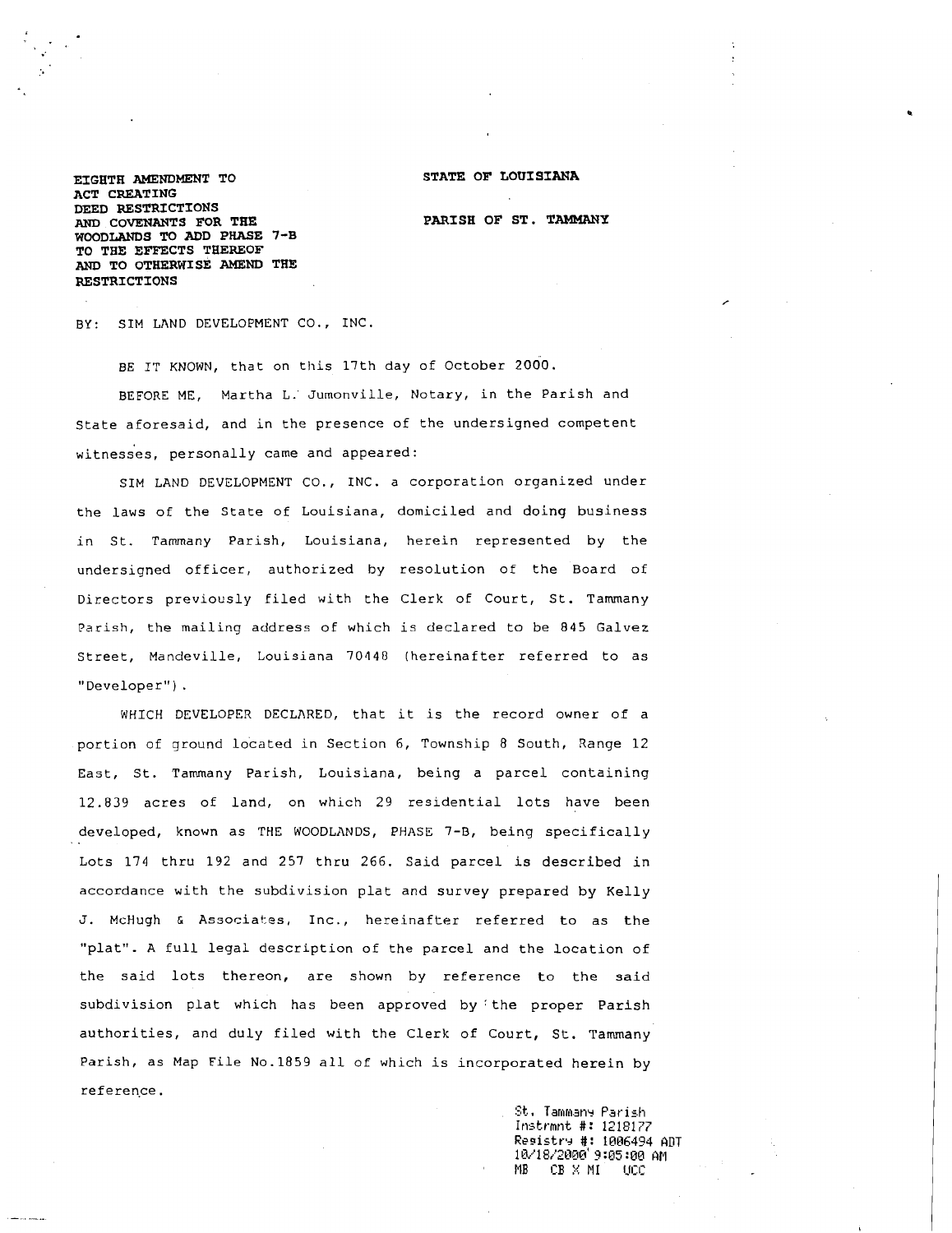AND WHO DECLARED, that in accordance with the provisions of Article XII,2. of the original Deed Restrictions and Covenants executed January 10, 1995, recorded with the Clerk of Court, St. Tammany Parish on January 11, 1995, as Instrument No. 934971 the Developer hereby certifies that it remains a property owner in The Woodlands.

AND THE DEVELOPER DECLARED, that in the Original Deed Restrictions and Covenants, filed for Phase 1 of this subdivision, Developer reserved the right to add additional property to the effects of the restrictions, and that Developer desires to submit THE WOODLANDS, PHASE 7-8, to the same Deed Restrictions and Covenants now of record for the original and all previous phases of the subdivision, which are recorded with the Clerk of Court, St. Tammany Parish, as Instrument No. 934971, as amended by any and all acts recorded thereafter and herein, in order to provide for the preservation of values in the subdivision.

NOW THEREFORE, the Developer hereby declares that all lots in The Woodlands, Phase 7-8, shall be and are held, conveyed, hypothecated, encumbered, sold, leased, rented, used , occupied and approved subject to the covenants, privileges, restrictions and contractual obligations and rights as established in the original restrictions recorded at Instrument No. 934971 as amended by any and all acts recorded thereafter and herein. These said Deed Restrictions and Covenants shall be deemed to run with and bind the land, and shall inure to the benefit of and be enforceable by the Developer, its successors and assigns, and any person acquiring or owning an interest in the Property and improvements or any portion thereof.

In all other respects, the restrictions as originally recorded, and as heretofore amended, remain unchanged.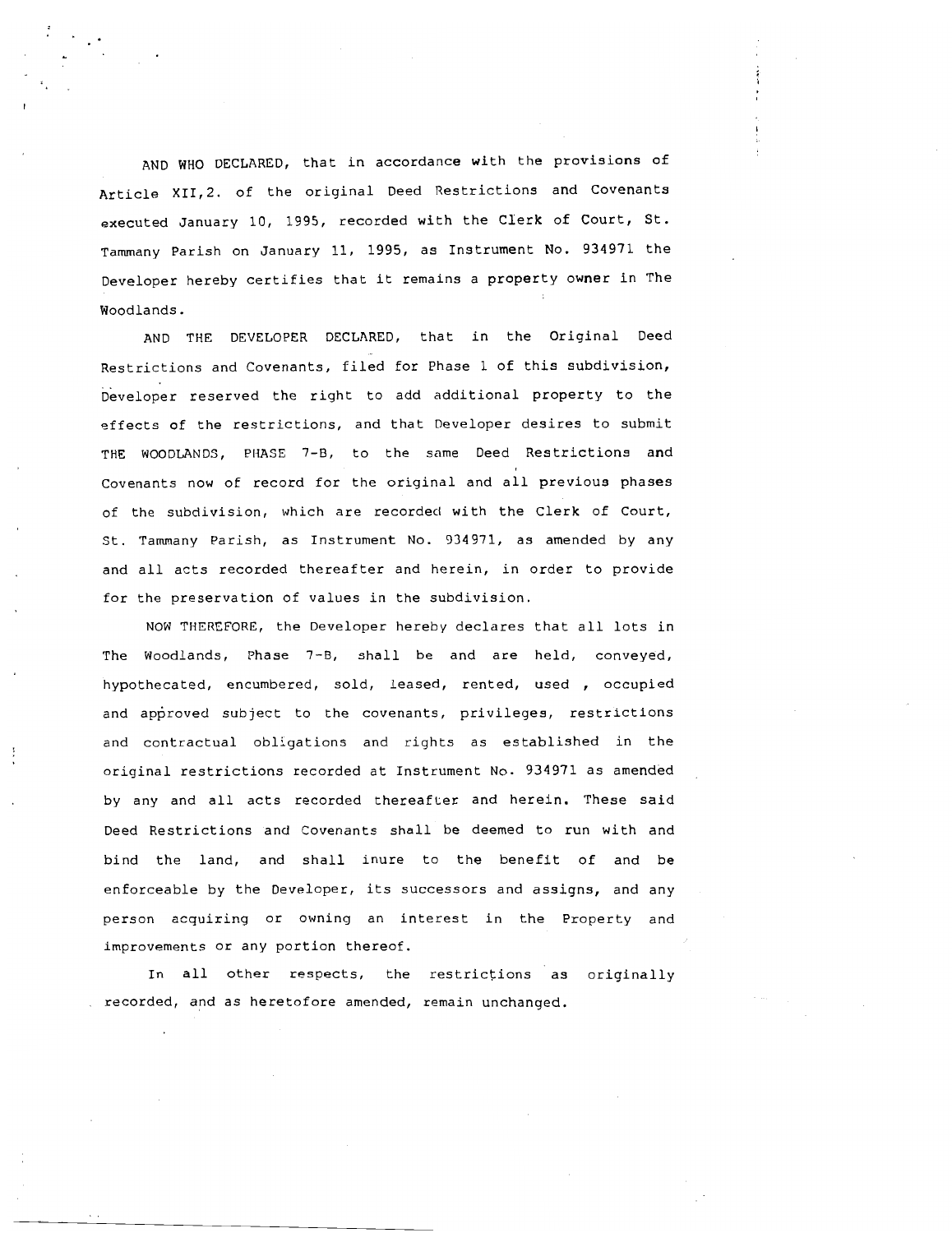**THUS DONE AND PASSED, in the presence of the undersigned competent witnesses, and me, Notary, after reading,the whole and for the purposes stated herein, this 17th day of 'October 2000, Covington, Louisiana.** 

WITNESSES:

DEVELOPMENT CO., IM

GARY M. INTRAVIA **AUTHORIZED OFFICER** 

**MARTH L. JUMONVILLE** 

**NOTARY PUBLIC** 

**WOOD, RES8**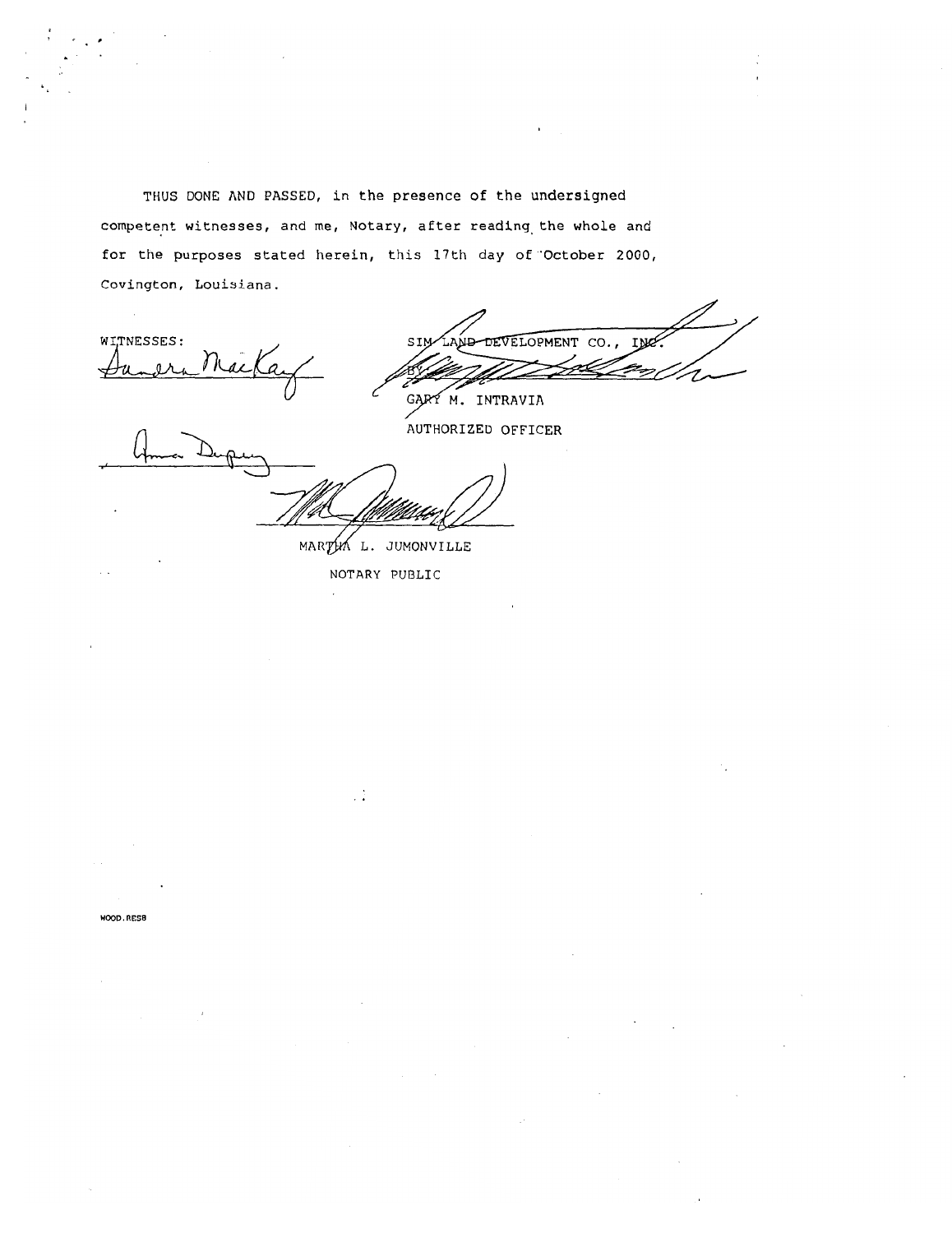

 $\sim \sqrt{1+z}$ 

Samuel State Co.

Let Stanyed In

**NINTH AMENDMENT TO ACT CREATING DEED RESTRICTIONS AND COVENANTS FOR THE WOODLANDS TO ADD PHASE 7-C TO THE EFFECTS THEREOF AND TO OTHERWISE AMEND THE RESTRICTIONS** 

**STATE OF LOUISIANA** 

**PARISH OF ST. TAMMANY** 

 $\mathcal{L}$ 

BY: SIM LAND DEVELOPMENT CO., INC.

BE IT KNOWN, that on this 28th day of June 2001.

BEFORE ME, Martha L. Jumonville, Notary, in the Parish and State aforesaid, and in the presence of the undersigned competent witnesses, personally came and appeared:

SIM LAND DEVELOPMENT CO., INC. a corporation organized under the laws of the State of Louisiana, domiciled and doing business in St. Tammany Parish, Louisiana, herein represented by the undersigned officer, authorized by resolution of the Board of Directors previously filed with the Clerk of Court, St. Tammany Parish, the mailing address of which is declared to be 845 Galvez  $\sum_{i=1}^{n}$ 

Street, Mandeville, Louisiana 70448 (hereinafter referred to as<br>
"Developer").<br>
WHICH DEVELOPER DECLARED, that it is the record owner of a<br>
portion of ground located in Section 6, Township 8 South, Range 12 WHICH DEVELOPER DECLARED, that it is the record owner of a portion of ground located in Section 6, Township 8 South, Range 12 East, St. Tammany Parish, 'Louisiana, being a parcel containing 13.216 acres of land, on which 32 residential lots have been developed, known as THE WOODLANDS, PHASE 7-C, being specifically Lots 194 thru 204 and 234 thru 245 and 273 thru 281. Said parcel is described in accordance with the subdivision plat and survey prepared by Kelly J. McHugh & Associates, Inc., dated March 22, 2001 as thereafter revised, hereinafter referred to as the "plat". A full legal description of the parcel and the location of the said lots thereon, are shown by reference to the said subdivision plat which has been approved by the proper Parish authorities, and duly filed with the Clerk of Court, St. Tammany Parish, as an official Map File No. 1969 all of which is incorporated herein by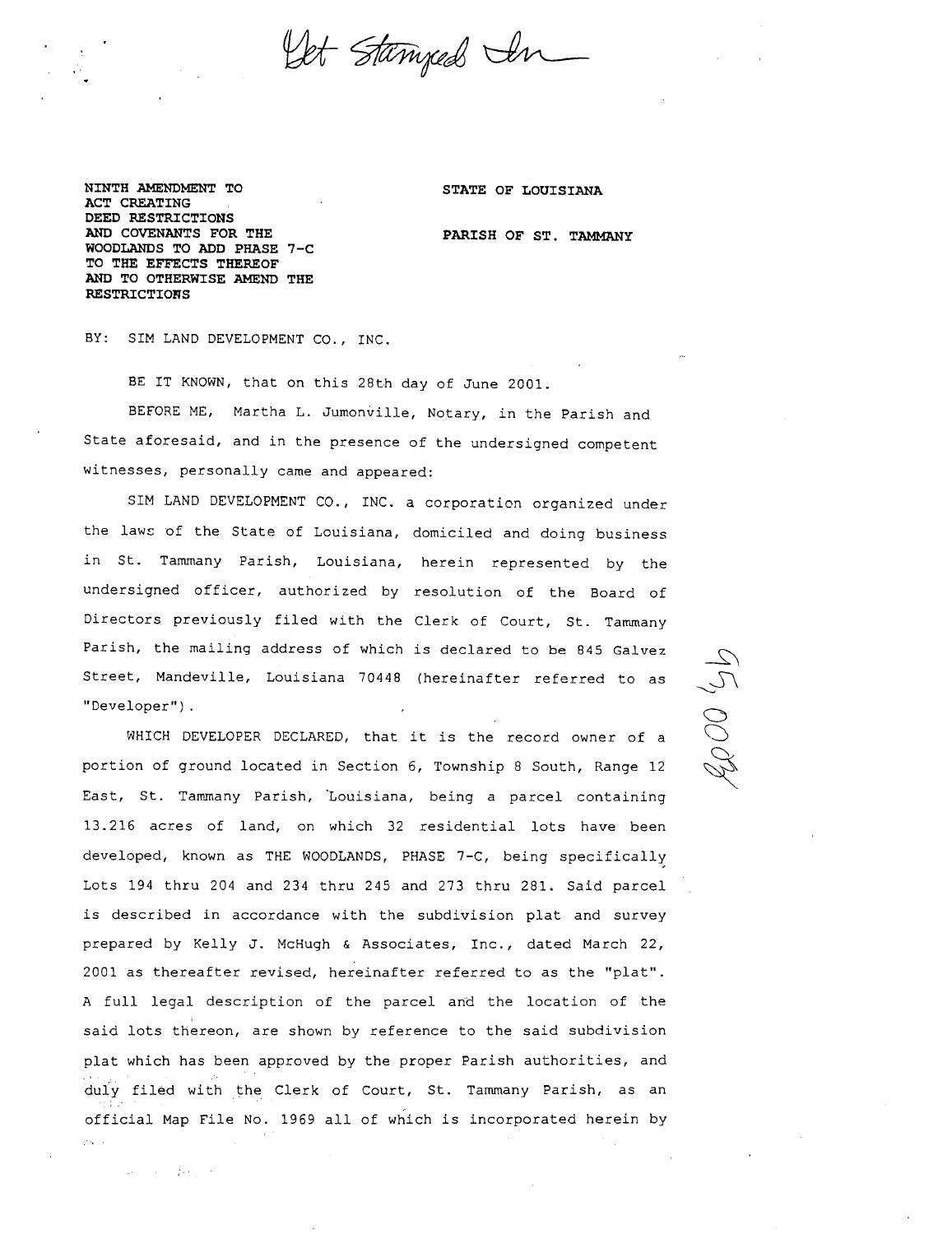reference.

**1** 

AND WHO DECLARED, that in accordance with the provisions of Article XII,2. of the original Deed Restrictions and Covenants executed January 10, 1995, recorded with the Clerk of Court, St. Tammany Patish on January 11, 1995, as Instrument No. 934971 the Developer hereby certifies that it remains a property owner in The Woodlands.

AND THE DEVELOPER DECLARED., that in the Original Deed Restrictions and Covenants, filed for Phase 1 of this subdivision, ' Developer reserved the right to add additional property to the effects of the restrictions, and that Developer desires to submit THE WOODLANDS, PHASE 7-C, to the same Deed Restrictions and Covenants now of record for the original and all previous phases of the subdivision, which are recorded with the Clerk of Court, St. Tamrnany Parish, as Instrument No. 934971, as amended by any and all acts recorded thereafter and herein, in order to provide for the preservation of values in the subdivision.

NOW THEREFORE, the Developer hereby declares that all lots in The Woodlands, Phase 7-C, shall be and are held, conveyed, hypothecated, encumbered, sold, leased, rented, used , occupied and approved subject to the covenants, privileges, restrictions and contractual obligations and rights as established in the original restrictions recorded at Instrument No. 934971 as amended by any and all acts recorded thereafter and herein. These said Deed Restrictions and Covenants shall be deemed to run with and bind the land, and shall inure to the benefit of and be enforceable by the Developer, its successors and assigns, and any person acquiring or owning an interest in the Property and improvements or any portion thereof.

In all other respects, the restrictions as originally recorded, and as heretofore amended, remain unchanged.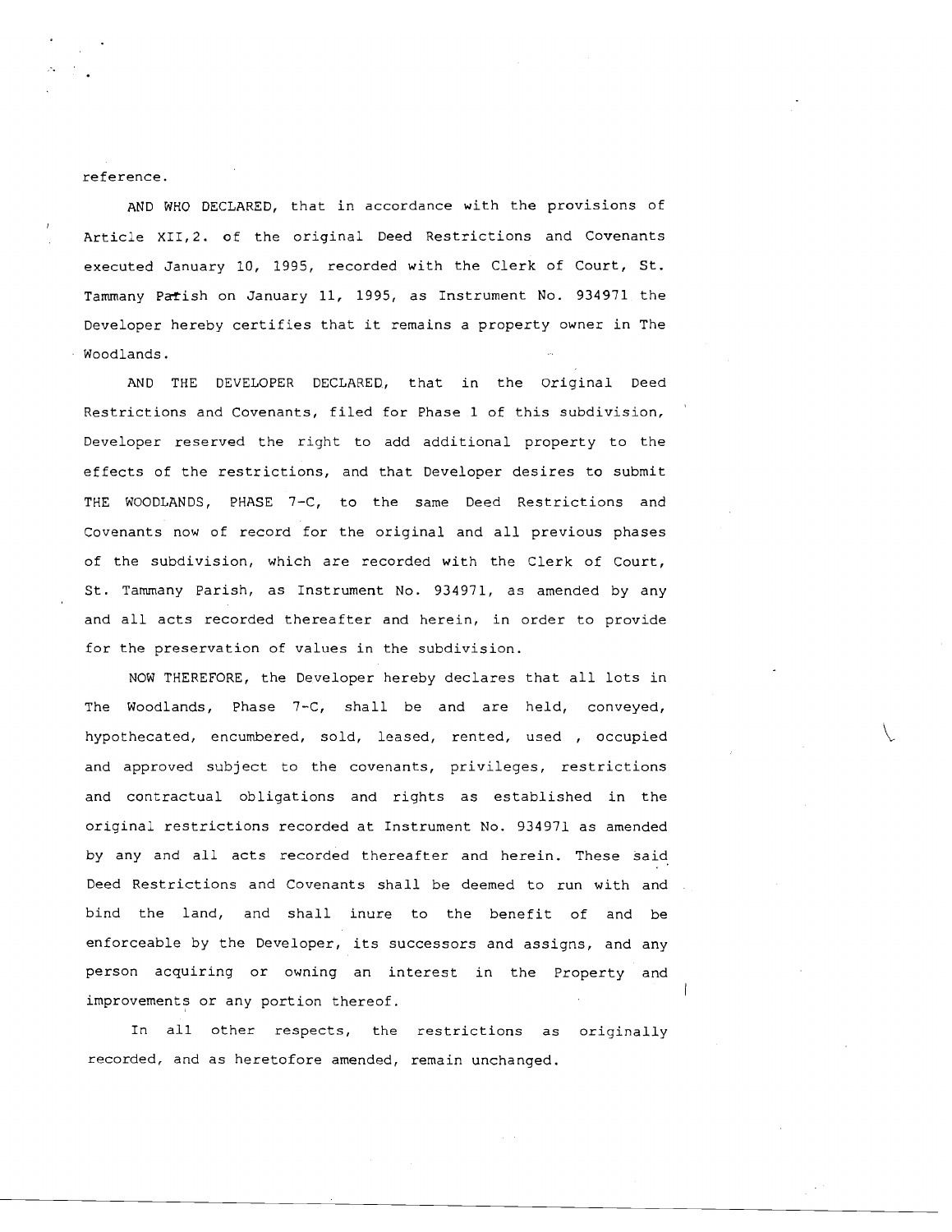**THUS DONE AND PASSED, in the presence of the undersigned**  competent witnesses, and me, Notary, after reading the whole and for the purposes stated herein, this  $\frac{\partial \mathcal{W}}{\partial n}$  day of  $\mathcal{W}$  2001, **Covington, Louisiana.** 

**'WITNESSES:**   $\mathcal{A}_-$ 

SIM LAND DEVELOPMENT CO., INC. ВY KELLY J. MCHUGH

AUTHORIZED OFFICER

MARTHA L. JUMONVILLE

NOTARY PUBLIC

WOOD, RES9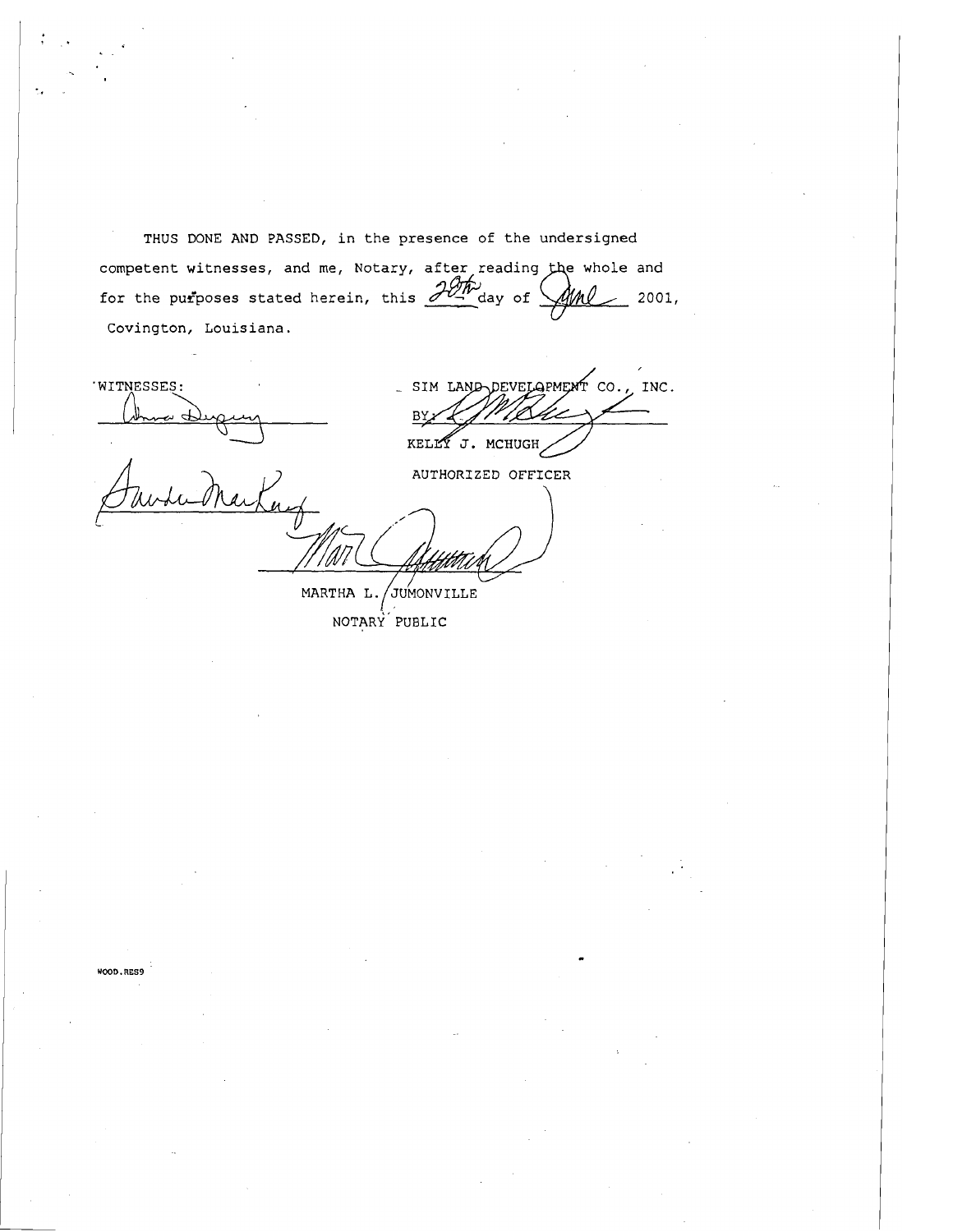### **STATE OF LOUISIANA**

**PARISH OF ST. TAMMANY** 

**TENTH AMENDMENT TO ACT CREATING DEED RESTRICTIONS' AND COVENANTS FOR THE WOODLANDS TO ADD PHASE 7-D TO THE EFFECTS THEREOF AND TO OTHERWISE AMEND THE RESTRICTIONS** 

St. Tammany Parish 21 Instrmnt #: 1292763 Resistry #: 1135374 SKB 3/14/02 1:58:00 PM  $AB = CB \times ML = UC$ 

BY: SIM LAND DEVELOPMENT CO., INC

BE IT KNOWN, that on this 13th day of March, 2002.

BEFORE ME, Martlla L. Jumonville, Notary, in the Parish and State aforesaid, and in the presence of the undersigned competent witnesses, personally came and appeared:

SIM LAND DEVELOPMEN'I' CO., TNC. a corporation organized under the laws of the State of Louisiana, domiciled and doing business in St. Tammany Parish, Louisiana, herein represented by the undersigned officer, authorized by resolution of the Board of )irectors previously filed with the Clerk of Court, St. Tammany Parish, the mailing address of which is declared to be 845 Galvez Street, Mandeville, Louisiana 70440 (hereinafter referred to as "Developer").

WHICH DEVELOPER DECLARED, that it is the record owner of a portion of ground located in SecLion 6, Township 8 South, Range 12 East, St. Tammany Parish, Louisiana, being a parcel containing 11.936 acres 01 land, on which 28 residential lots have been developed, known as TfIE WOODLANDS, PHASE 7-D, being specifically Lots 206 thru 233. Said parcel is described in accordance with the subdivision plat and survey prepared by Kelly J. Mctlugh **<sup>h</sup>** Associates, Inc., dated October 17, 2001 as Lhereafter revised on various dates, hereinafter referred to as the "plat". A full legal description, of the parcel and the location of the said lots thereon, are shown by reference to the said subdivision plat which has been approved by the proper Parish authorities, and duly filed with the Clerk of Court, SL. Tammany Parish, as an official Map File No. 2261 all of which is incorporated herein by reference.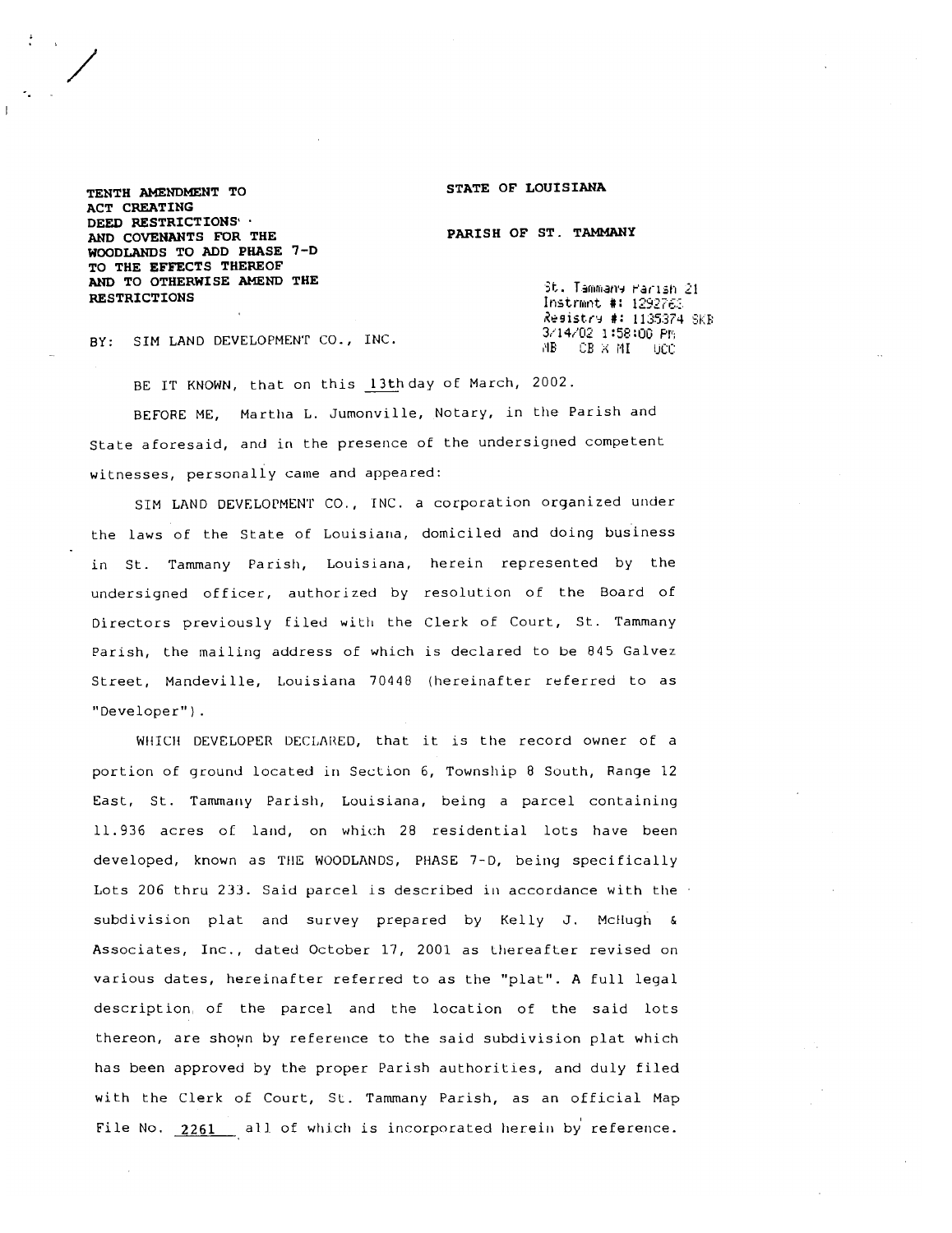AND WHO DECLARED, that in accordance with the provisions of Article XII, 2. of the original Deed Restrictions and Covenants executed January **10,** 1995, recorded with the Clerk of Court, St. Tammany Parish on January 11, 1995, as Instrument No. 934971 the Developer hereby certifies that it remains a property owner in The Woodlands.

AND TI1E DEVELOPER DECLARED, that in the Original Deed Restrictions and Covenants, filed for Phase 1 of this subdivision, Developer reserved the right to add additional property to the effects of the restrictions, and that Developer desires to submit THE WOODLANDS, PHASE 7-D, to the same Deed Restrictions and Covenants now of record for the original and all previous phases of the subdivision, which are recorded with the Clerk of Court, St. Tammany Parish, as Instrument No. 934971, as amended by any and all acts recorded thereafter and herein, in order to provide for the preservation of values in the subdivision.

NOW THEREFORE, the Developer hereby declares that all lots in The Woodlands, Phase 7-D, shall be and are held, conveyed, hypothecated, encumbered, sold, leased, rented, used , occupied and approved subject to the covenants, privileges, restrictions and contractual obligations and rights as established in the original restrictions recorded at Instrument No. 934971 as amended by any and all acts recorded thereafter and herein. These said Deed Restrictions and Covenants shall be deemed to run with and bind the land, and shall inure to the benefit of and be enforceable by the Developer, its successors and assigns, and any person acquiring or owning an interest in the Property and improvements or any portion thereof.

AND WHO DECLARED, that Developer does hereby amend the provisions of Section **I11** of the restrictions to apply to all current and future phases of the subdivision so as to add Sections 17 and 18 so that they shall hereafter read and provide as follows: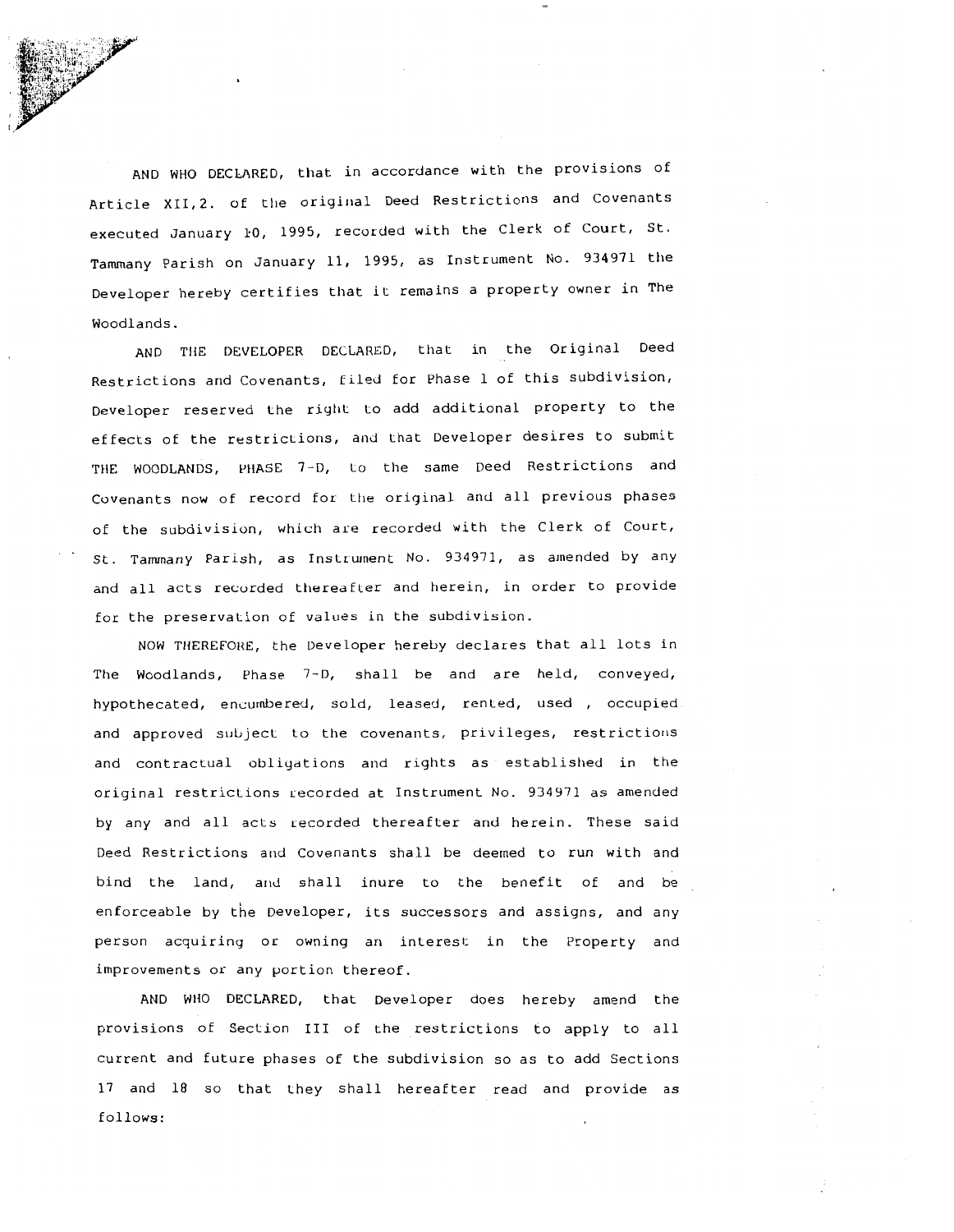

No house shall be occupied until and unless there has been installed (and thereafter maintained) at least <code>ninimal ornamental landscaping around the front of the </code> house commonly referred to as the "builders landscaping package", and the front yard shall be fully sodded to the street. 18. No window air conditioning units are allowed to be utlilized or installed in or on any house garage or

In all other respects, the restrictions as originally recorded, and as heretofore amended, remain unchanged

outbuilding in the subdivision.

THUS DONE AND **PASSED,** in the presence of the undersigned competent witnesses, and me, Notary, after reading the whole and for the purposes stated herein, this  $13th$  day of March 2002, Covington, Louisiana.

WITNESSES: ander Marka<br>Jerrie B. Sevon

SIM KAND DEVELOPMENT ARY M. INTRAVIA

**AUTHORIZED OFFICER** 

MARTHAL. JUMONVILLE

NOTARY PUBLlC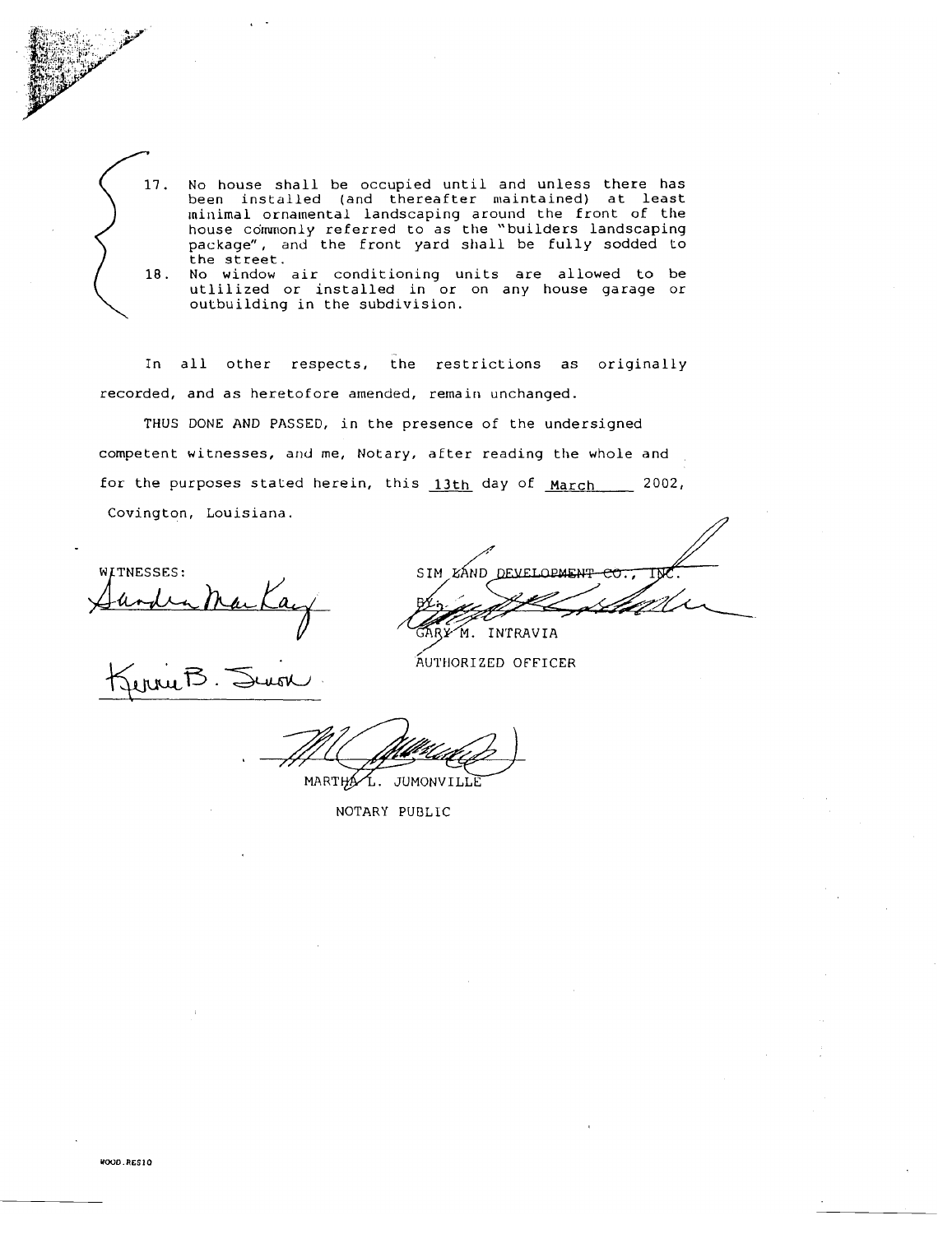## **STATE OF LOUISIANA**

**ELEVENTH AMENDMENT TO ACT CREATING DEED RESTRICTIONS AND COVENANTS FOR THE WOODLANDS TO ADD PHASE 8 TO THE EFFECTS THEREOF** 

 $\mathcal{L}_{\mathcal{A}_1}$  $\mathcal{L}^{\perp}_{\mathcal{C}}$  $\mathcal{X}^{\mathcal{A}}$  $\sigma_{\rm{SP}}$ 

-4.

K.,

**PARISH OF ST. TAMMANY** 

EQ.

BY: . SIM LAND DEVELOPMENT CO., INC.

BE IT KNOWN, that on this 18<sup>th</sup> day of September, 2002.

BEFORE ME, Martha L. Jumonville, Notary, in the Parish and State aforesaid, and in the presence of the undersigned competent witnesses, personally came and appeared:

SIM LAND DEVELOPMENT CO., INC. a corporation organized under the laws of the State of Louisiana, domiciled and doing business in St. Tammany Parish, Louisiana, herein represented by the undersigned officer, authorized by resolution of the Board of Directors previously filed with the Clerk of Court, St. Tammany Parish, the mailing address of which is declared to be 845 Galvez Street, Mandeville, Louisiana 70448 (hereinafter referred to as "Developer" ) .

WHICH DEVELOPER DECLARED, that it is tlre record owner of a portion of ground located in Section 1, Township 8 South, Range 11 East, St. Tammany Parish, Louisiana, being a parcel containing 14.546 acres of land, on which 32 residential lots have been developed, known as THE WOODLANDS, PllASE **0,** being specifically Lots 288 thru 319. Said parcel is described in accordance with the subdivision plat and survey prepared by Kelly J. McHugh & Associates, Inc., dated September 17, 2001 as Lhereafter revised as applicable, hereinafter referred to as the "plat". A full legal description of the parcel and the location of the said lots thereon, are shown by reference to the said subdivision plat which has been approved by the proper Parish authorities, and duly filed with the Clerk of Court, St. Tammany Parish, as an official Map File No. 2485 all of which is incorporated herein by reference.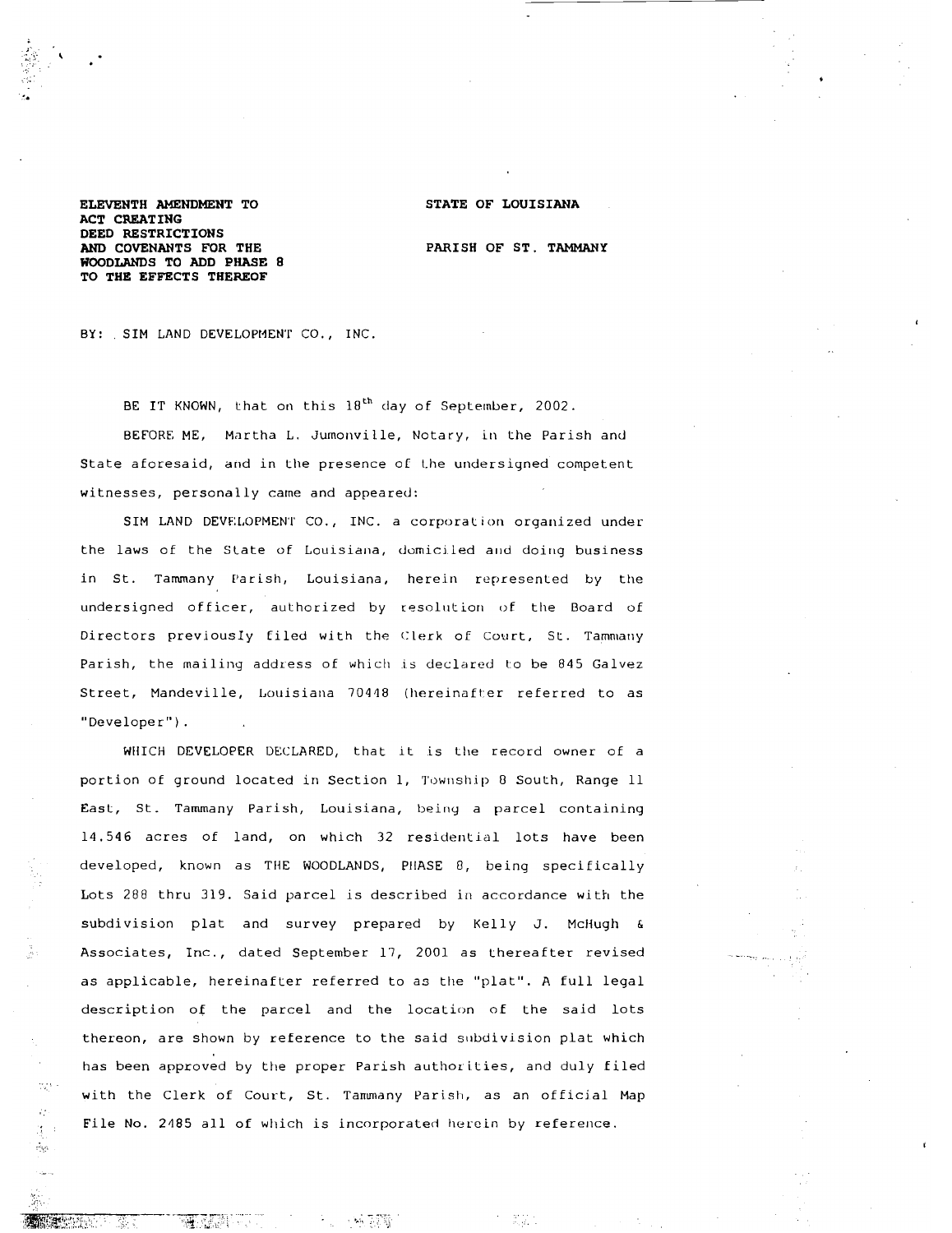AND WHO DECLARED, that in accordance with the provisions of Article XII,2. of the original Deed Restrictions and Covenants executed January 10, 1995, recorded with the Clerk of Court, St. Tammany Parish on January 11, 1995, as Instrument No. 934971 the Developer hereby certifies that it remains a property owner in The Woodlands.

AND THE DEVELOPER DECLARED, that in the Original Deed Restrictions and Covenants, filed for Phase 1 of Lhis subdivision, Developer reserved the right to add additional property to the effects of the restrictions, and that Developer desires to submit THE WOODLANDS, PHASE 8, to the same Deed Restrictions and Covenants now of record for the original and all previous phases of the subdivision, which are recorded with the Clerk of Court, St. Tammany Parish, as 1nsl:rument No. 934971, as amended by any and all acts recorded thereafter and herein, in order to provide for the preservation of values in the subdivision.

NOW THEREFORE, the Developer hereby declares that all lots in The Woodlands, Phase 8, shall be and are held, conveyed, hypothecated, encumbered, sold, leased, rented, used, occupied and approved subject to the covenants, privileges, restrictions and contractual obligations and rights as established in the original restrictions recorded at Instrument No. 934971 as amended by any and all acts recorded thereafter and herein. These said Deed Restrictions and Covenants shall be deemed to run with and bind the land, and shall inure to the benefit of and be enforceable by the Developer, its successors and assigns, and any person acquiring or owning an interest in the Property and improvements or any portion thereof

In all other respects, the restrictions as originally recorded, and as heretofore amended, remain unchanged.

Ŵ

-ale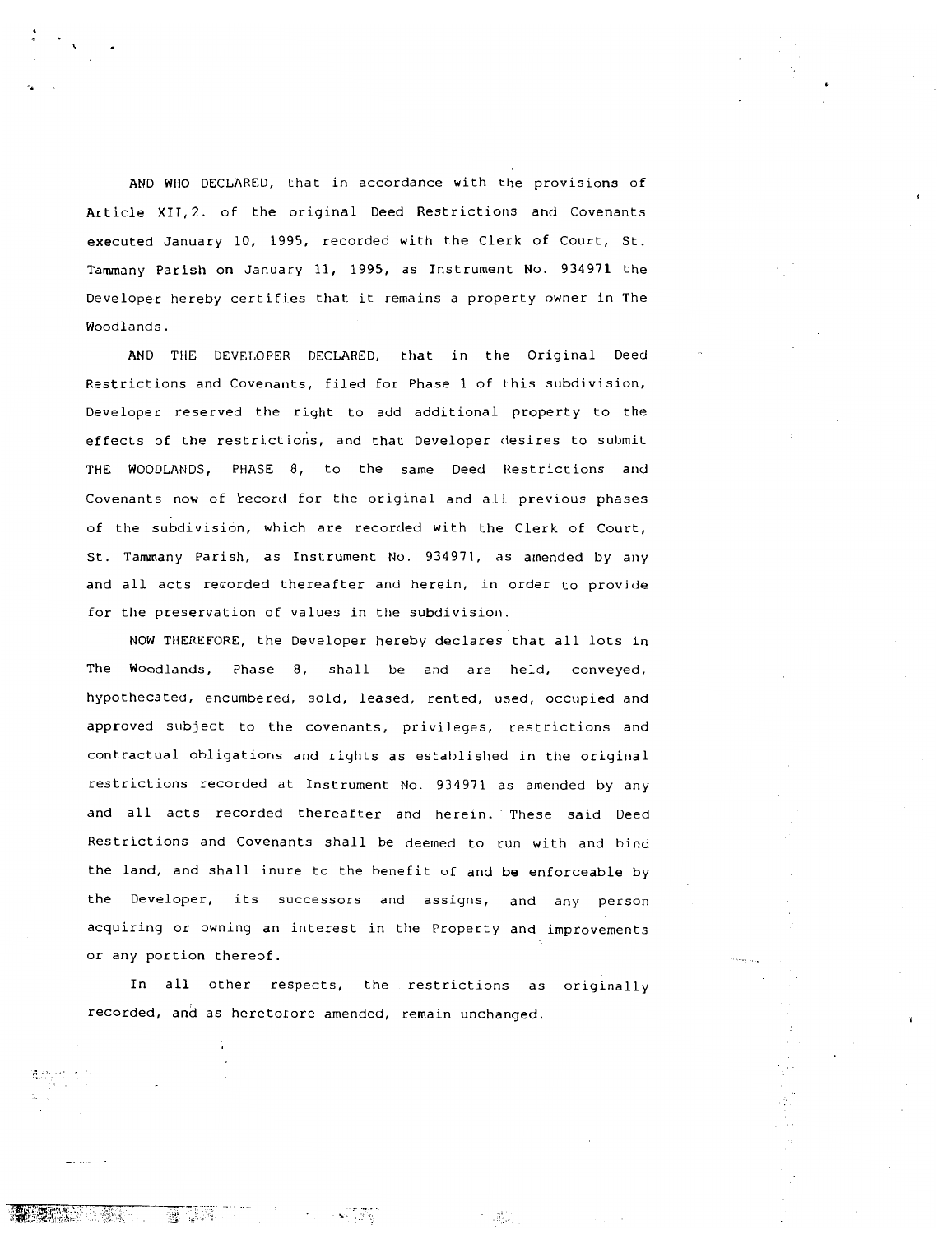THUS DONE **AND** PASSED, in the presence of the undersigned competent witnesses, and me, Notary, after reading the whole and for the purposes stated herein, this  $\sqrt{\delta t}$  day of September 2002, Covington, Louisiana.

WITNESSES:

SIM LAND DEVELOPMENT CO., INC.

GARY M. INTRAVIA

Æ,

AUTHORIZED OFFICER

MARTHA L. JUMONVILLE

NOTARY PUBLIC

WOOD RESI1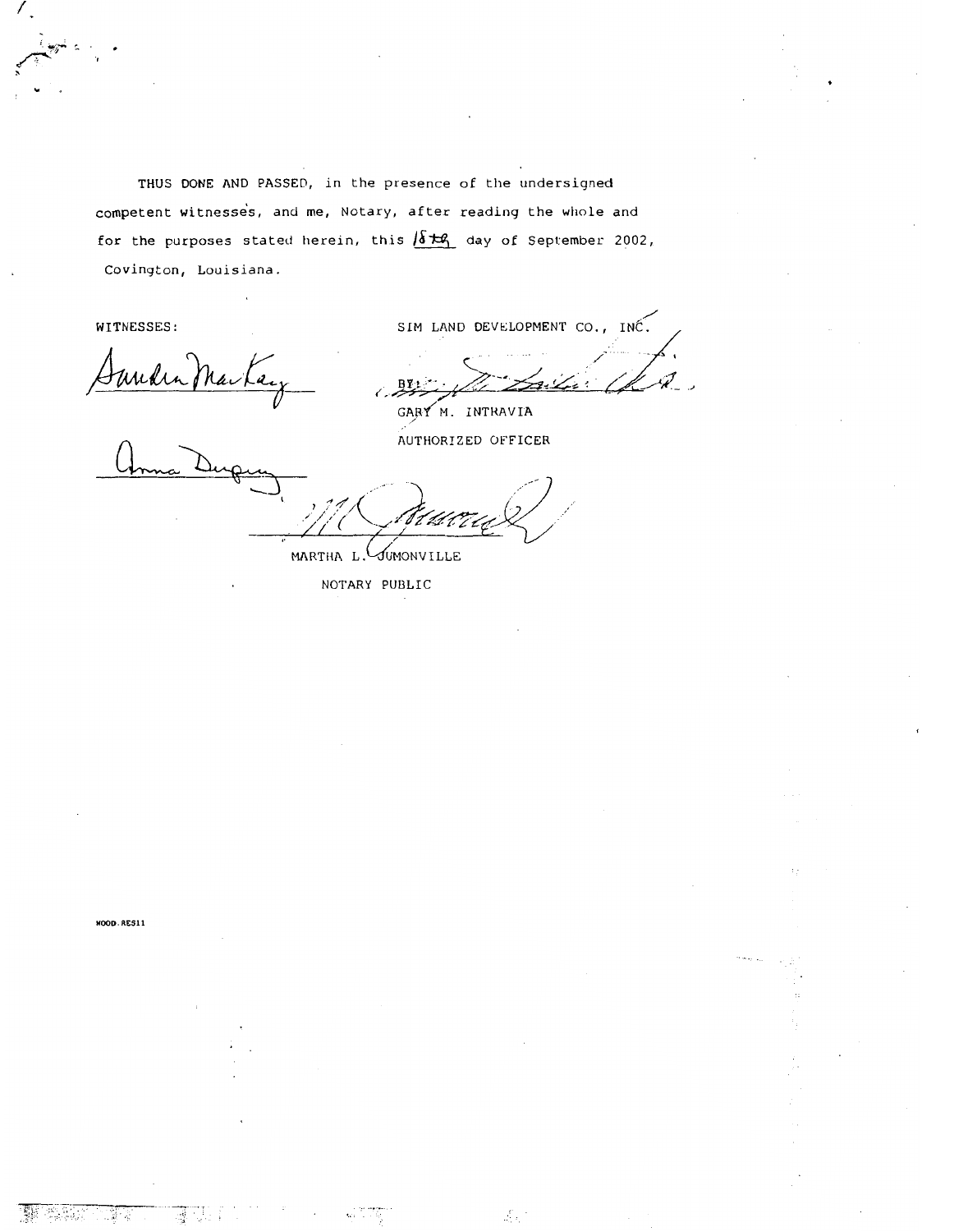# **THIRTEENTH AMENDMENT TO ACT STATE OF LOUISIANA CREATING DEED RESTRICTIONS AND COVENANTS FOR THE PARISH OF ST. TAMMANY WOODLANDS**

**BE IT KNOWN**, that on the  $15<sup>th</sup>$  day of December, 2006,

**BEFORE ME, NOTARY PUBLIC**, in and for the Parish of St. Tammany, State of Louisiana, duly commissioned and qualified and in the presence of competent witnesses,

## **PERSONALLY CAME AND APPEARED:**

**SIM LAND DEVELOPMENT CO., INC.**, a corporation organized under the laws of the State of Louisiana, domiciled and doing business in St. Tammany Parish, Louisiana, herein represented by the undersigned officer, authorized by resolution of the Board of Directors previously filed with the Clerk of Court, St. Tammany Parish, the mailing address of which is declared to be 845 Galvez Street, Mandeville, LA 70448 (hereinafter referred to as "Developer").

**WHICH DEVELOPER DECLARED**, pursuant to Article XII, Sec. (2), of the Act Creating

Deed Restrictions and Covenants, executed January 10, 1995, recorded with the Clerk of Court, St. Tammany Parish, as Instrument No. 934971 (hereinafter referred to as the "Deed Restrictions and Covenants"), that Developer remains the owner of at least one (1) lot and retains the right, acting alone, to amend the Deed Restrictions and Covenants to the extent deemed necessary and advisable for its legitimate business purpose;

**FURTHER, DEVELOPER DECLARED** that Developer does hereby amend the third full paragraph of Article VIII, § 1, of the Deed Restrictions and Covenants (which paragraph began with

"In addition to the annual assessments" and concluded with "purpose of the meeting.") to read as follows:

In addition to the annual assessments, the Association shall have the right to levy special assessments deemed necessary and appropriate, provided the special assessment is approved by vote of the Associations members.

 **FURTHER, DEVELOPER DECLARED** that Developer does hereby amend Article VIII,

§ 1, subpart (iv), of the Deed Restrictions and Covenants (which paragraph began with "Should the property owner fail" and concluded with "these restrictions.") to read as follows:

> iv) The Association shall be authorized to assess members for any violations of these restrictions, provided a schedule of penalty assessments is approved by vote of the Association's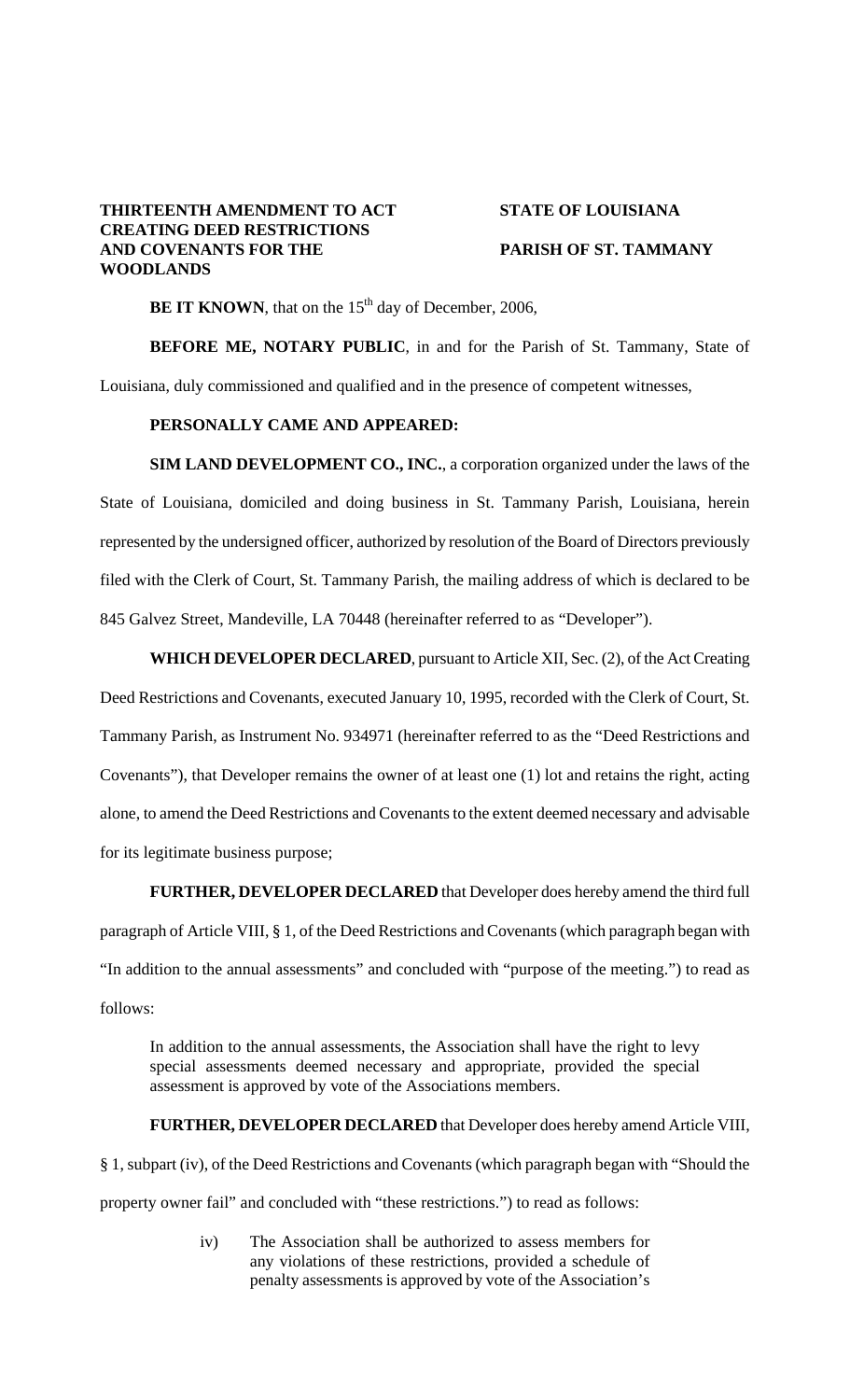members. Notwithstanding, the Association shall at a minimum have the authority to issue a penalty assessment in the amount of \$300.00 per violation for each month in which a violation occurs. Nothing herein shall be construed as a limitation on the Association's rights or remedies available at law.

**FURTHER, DEVELOPER DECLARED** that Developer does hereby amend the first

paragraph of Article VIII, § 2, of the Deed Restrictions and Covenants (which paragraph began with

"Any assessment levied" and concludes with "all members.") to read as follows:

Any assessment levied pursuant to this act or to any authorized by the Association or any installment thereof, which is not paid within fifteen (15) days after it is due shall be delinquent and shall bear interest at the rate of twelve (12% per annum), and may also subject the member to pay such other assessments, in the form of a penalty or late charge or otherwise, provided a schedule of such assessments is approved by vote of the Association's members.

 **FURTHER, DEVELOPER DECLARED** that Developer does hereby amend Article IX to

read as follows:

# **IX. NECESSARY VOTE OF ASSOCIATION MEMBERS**

Any action of the Association that is required to be voted on shall be deemed approved and authorized by members representing 51% of the lots voting, either in person or by proxy, provided that members representing at least 20% of the lots vote.

 **FURTHER, DEVELOPER DECLARED** that Developer does hereby amend Article X to

read as follows:

# **X. NOTICE OF MEETINGS**

Notice of meetings of the Association shall be in writing and directed to all property owners of record as of the date of the notice, which notice shall be sent at least ten (10) days prior to the date of the meeting setting for the date, time and place thereof, and the matters to be considered.

 **FURTHER, DEVELOPER DECLARED** that Developer does hereby amend Article XI, §§

1 and 2, to read as follows:

# **XI. SPECIAL PROVISIONS**

1. Approval of plans. The Owner/Builder shall submit two (2) sets of plans to the Woodlands Property Owners Association through its official address as follows: 1705 Hwy 59, Suite 1201, Mandeville, LA 70448, unless the Association has officially designated an alternate address in any rules and